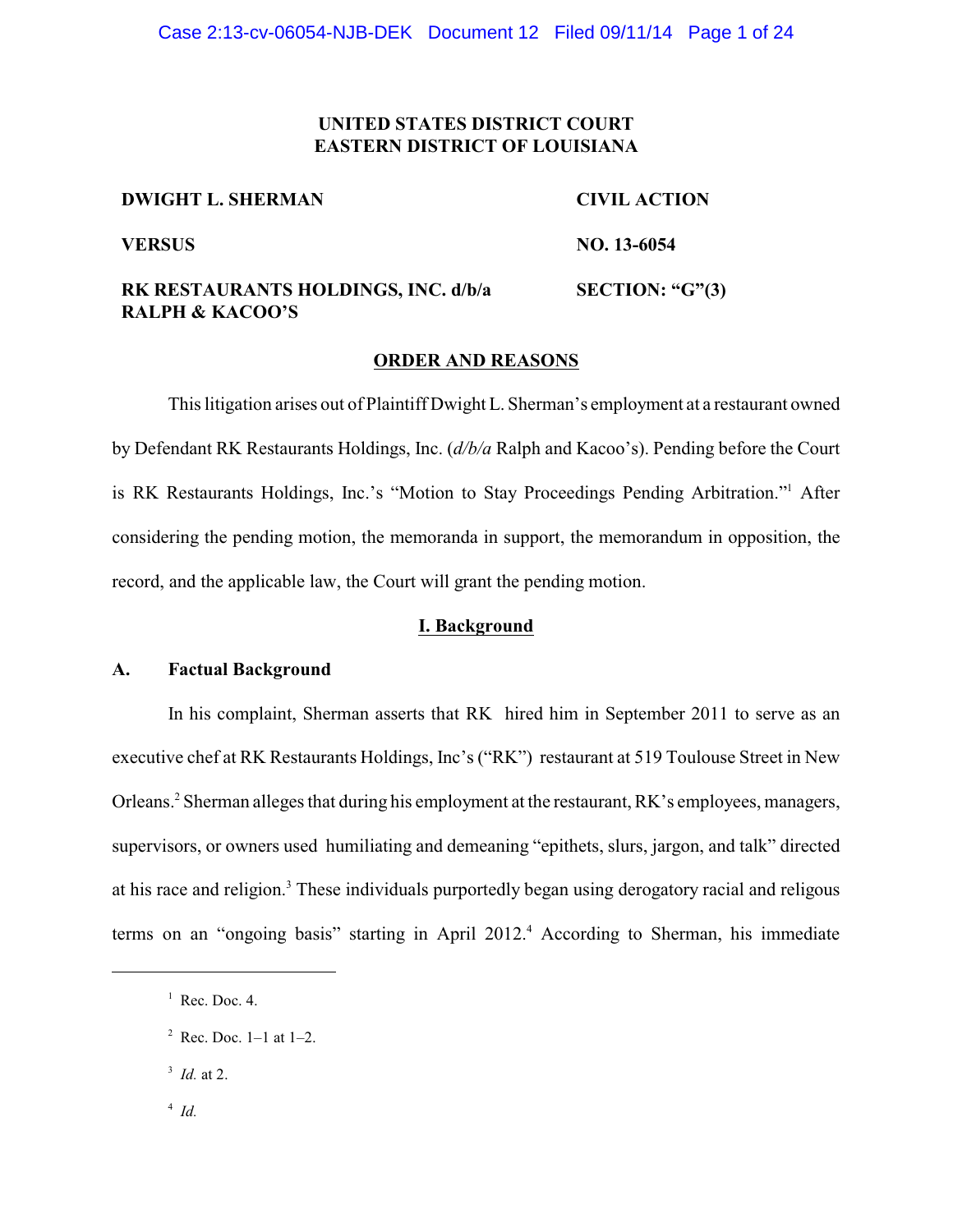#### Case 2:13-cv-06054-NJB-DEK Document 12 Filed 09/11/14 Page 2 of 24

supervisors and managers were Don Davis and Don Burdette, who allegedly were also RK's owners. <sup>5</sup> Sherman specifically describes several encounters in which the "owners/supervisors/managers" used racial and religious epithets when speaking to him, 6 and further states that these individuals accused him of "theft, fraud, neglect of duties, and poor employee relations" in the presence of Sherman's co-workers.<sup>7</sup> Sherman claims that his employment with RK was terminated in September, 2012, and, following his termination, that the allegations against him were repeated to his prospective employers.<sup>8</sup>

### **B. Procedural Background**

On August 29, 2013, Sherman filed a petition against RK in the Civil District Court for the Parish of Orleans.<sup>9</sup> In his petition, Sherman claims: (1) "religious and racial discrimination / harassment"; (2) intentional infliction of emotional distress; (3) defamation; and (4) libel.<sup>10</sup> He seeks damages for: (1) mental pain and suffering; (2) lost earnings; (3) physical pain and suffering; and (4) humiliation and embarrassment, as well as (5) wages due, pursuant to LA. REV. STAT.  $\S$  23:631.<sup>11</sup> The Civil District Court for the Parish of Orleans set a hearing to show cause regarding Sherman's claim for wages for September 24, 2013, and subsequently continued the hearing to October 9,

5 *Id.* 

- 6 *Id.* at 2–3.
- 7 *Id.* at 3.
- 8 *Id.* at 2.
- 9 *Id.* at 1.
- 10 *Id.* at 1–4.

<sup>11</sup> *Id.* at 4–5.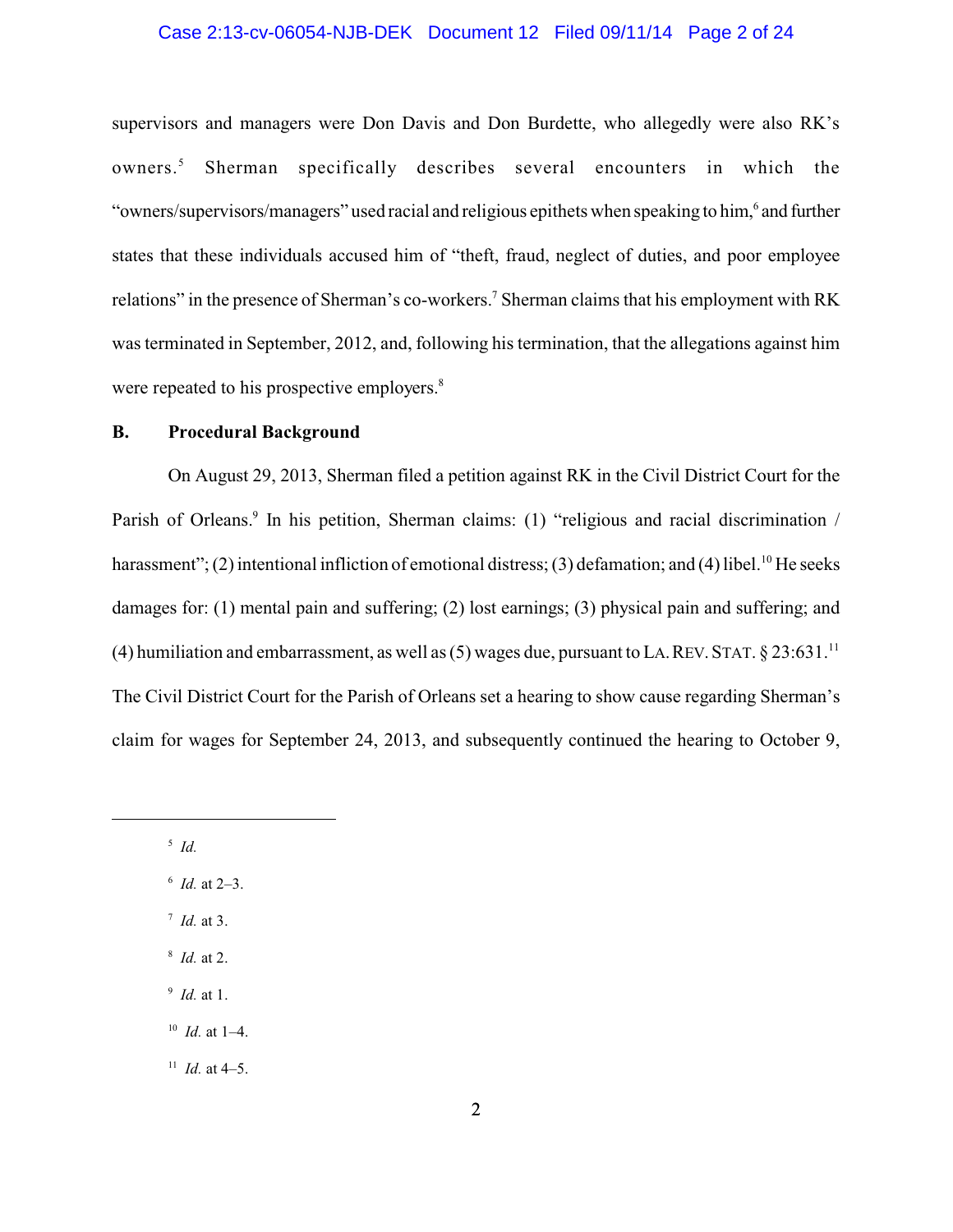2013.<sup>12</sup> RK filed a "Dilatory Exception of Prematurity and Motion to Stay Proceedings Pending Arbitration" on September 20, 2013,<sup>13</sup> and then, invoking diversity jurisdiction, removed the action to this Court on October 4, 2013.<sup>14</sup> On December 3, 2013, RK filed a "Motion to Stay Proceedings" Pending Arbitration."<sup>15</sup> That motion is presently pending before the Court; it is the only pending motion in this case. Sherman filed a memorandum in opposition to the motion on December 10, 2013.<sup>16</sup> On December 17, with leave of court, RK filed a reply in further support of its motion.<sup>17</sup>

## **II. Parties' Arguments**

### **A. RK's "Motion to Stay Proceedings Pending Arbitration"**

RK argues that this Court should stay the proceedings in this matter because the Federal Arbitration Act ("FAA") and the Louisiana Binding Arbitration Law ("LBAL") prohibit courts from deciding a dispute—such as the present case—that is subject to an enforceable arbitration agreement.<sup>18</sup> According to RK, federal courts in Louisiana regularly enforce arbitration agreements, including agreements between restaurants and their former employers,<sup>19</sup> and Louisiana state Courts

 $15$  Rec. Doc. 4.

 $16$  Rec. Doc. 6.

- <sup>17</sup> Rec. Doc. 11.
- <sup>18</sup> Rec. Doc. 4–2 at 4 (citing 9 U.S.C. § 1 *et seq.*; La Rev. Stat. 9:4201 *et seq*.).

<sup>19</sup> *Id.* at 5–9 (discussing *Klein v. Nabors Drilling USA L.P.*, 710 F.3d 234, 239 (5th Cir. 2013) (reversing the district court's denial of a former employer's motion to compel arbitration); *Garrett v. Circuit City Stores*, *Inc.*, 449 F.3d 672, 681 (5th Cir. 2006) (reversing the district court's denial of a former employer's motion to compel arbitration and

<sup>12</sup> *Id.* at 11.

<sup>13</sup> *Id.* at 18.

<sup>&</sup>lt;sup>14</sup> Rec. Doc. 1. In its "Notice of Removal," RK argues that this Court has jurisdiction under 28 U.S.C. § 1332, because: (1) there is complete diversity between the parties, because Sherman is a Louisiana citizen, and RK is a Delaware corporation with its principal place of business in Texas; and (2) plaintiff's claims demonstrate that at least \$75,000 is in controversy. *Id.* at 2–4.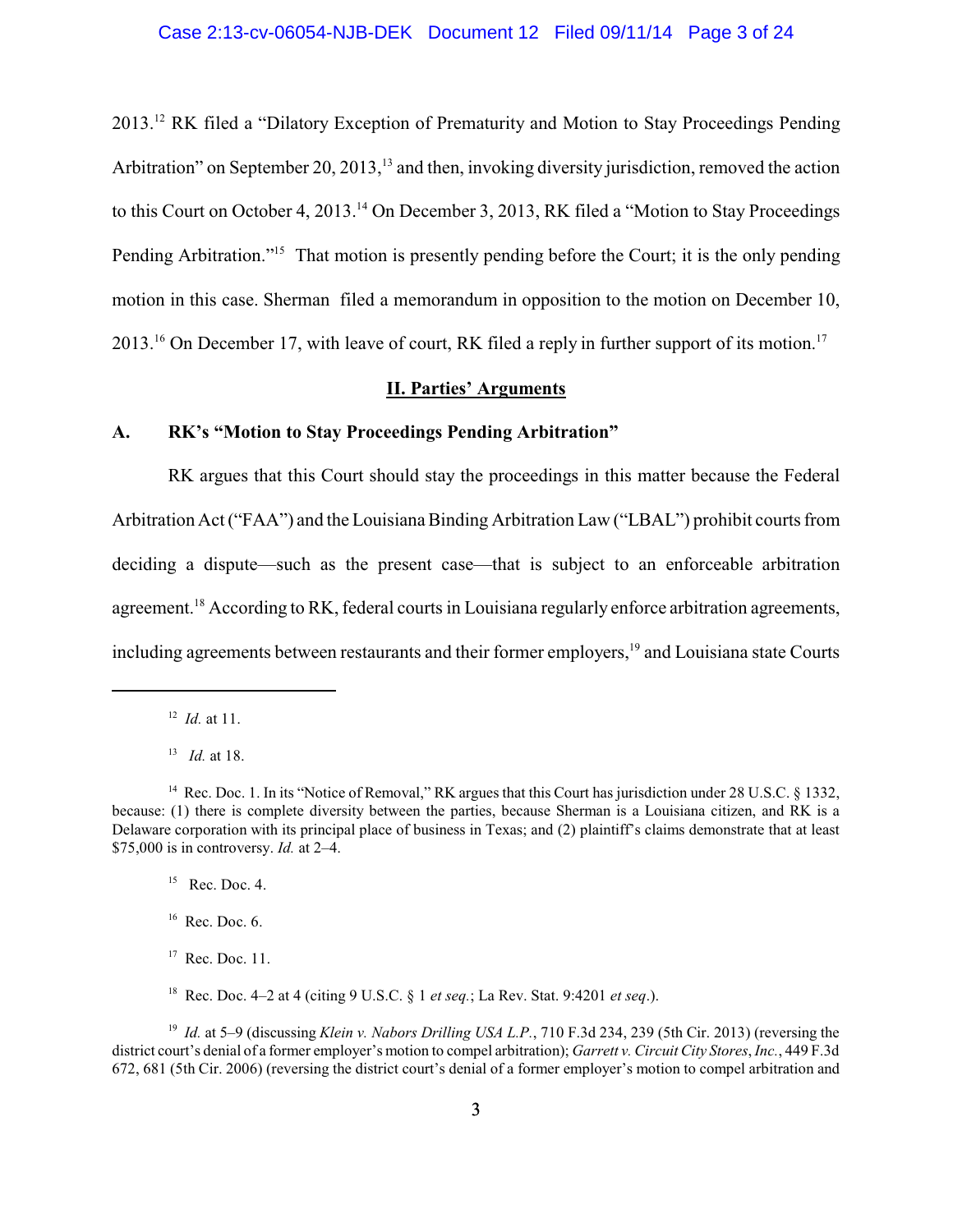of Appeal do likewise.<sup>20</sup>

RK argues that Sherman repeatedly signed and initialed the pages in its Employee Handbook that set forth a "Mutual Agreement to Arbitrate Claims," indicating that he expressly agreed to arbitrate all:

[C]laims for wages or other compensation due . . . tort claims; [and] claims for discrimination (including, but not limited to, race, sex, gender, religion, national origin, age, marital status, or medical condition, handicap, or disability; [and] claims for retailiation or harassment $[.]^{21}$ 

RK contends that the Court should follow a "two-step framework" for resolving the present motion,<sup>22</sup>

and, applying that framework, should find that: (1) a valid agreement to arbitrate exists here; and

(2) no statutory or policy reasons render Sherman's claims nonarbitrable.

According to RK, the facts in the present case are "virtually indistinguishable" from the facts

in the Louisiana Second Circuit Court of Appeal's *Stadtlander v. Ryan's Family Steakhouses* case

and the United States District Court for the Middle District of Louisiana's *Rogers v. Brown* case,

In which restaurants filed pleadings to compel arbitration of lawsuits brought by former employees who had signed broad arbitration agreements during the application and hiring process[,] [and the] courts granted the relief requested by the

21 *Id.* at 14.

concluding that the Unformed Services Employment and Reemployment Rights Act, 38 U.S.C. § 4302(b) does not preclude the enforcement of employer–employee arbitration agreements); *Folse v. Richard Wolf Medical Ins,truments Corp.*, 56 F.3d 603, 606 (5th Cir. 1995) (reversing the district court's order denying a former employer's motion to compel a former employee's return to arbitration); *Anderson v. Waffle House*,920 F.Supp.2d 685, 695 (E.D. La. 2013) (Barbier, J.) (granting former employer's motion to dismiss litigation pending arbitration pursuant to Section 3 of the FAA); *Rogers v. Brown*, 986 F.Supp. 354, 361 (M.D. La. 1997) (granting former employer's motion to stay litigation pending arbitration under Section 3 of the FAA)).

<sup>20</sup> *Id.* at 9–13 (discussing *Stadtlander v. Ryan's Family Steakhouses*, 34, 384 [sic] (La. App. 2 Cir. 4/4/01), 794 So.2d 881, 892 (reversing trial court's denial of an employer's "Exception of No Cause of Action" due to an arbitration agreement); *Welch v. A.G. Edwards & Sons, Inc.*, 95-2085 (La. App. 4 Cir. 5/15/96), 677 So.2d 520, 526 (affirming the trial court's order denying a former employee's motion to vacate an arbitration award)).

<sup>22</sup> *Id.* (citing *Klein,* 710 F.3d 234; *Anderson*, 920 F.Supp.2d 685)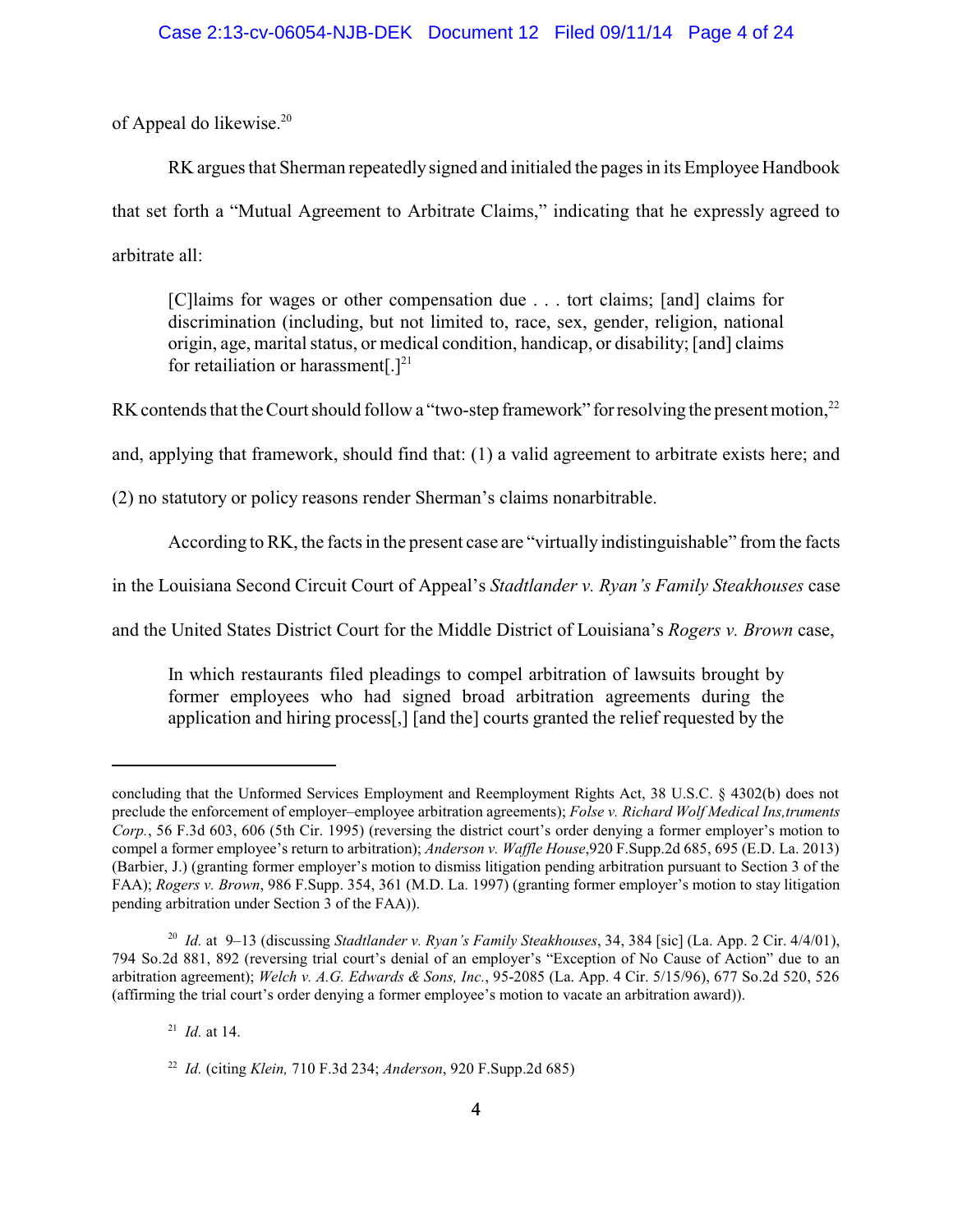restaurants because the FAA and the Louisiana Binding Arbitration law require a court to grant a motion to stay a lawsuit pending arbitration if there is a valid agreement to arbitrate between the parties, and the dispute in question falls within the scope of that agreement.<sup>23</sup>

RK asserts that the courts in both cases rejected the plaintiffs' arguments that the arbitration agreements at issue were "contracts of adhesion," since the employees could have refused to sign the arbitration agreement and sought work elsewhere.<sup>24</sup> RK also notes that in *Welch v. A.G. Edwards & Sons*, the Louisiana Fourth Circuit Court of Appeal rejected the plaintiff's argument that an arbitration agreement was an unenforceable contract of adhesion.<sup>25</sup> Additionally, RK argues, the district court in *Rogers* found that employment provided sufficient "cause" to bind the employee to the arbitration agreement.<sup>26</sup> RK contends that Sherman's contract is also supported by additional "cause"—specifically, its agreement to arbitrate its own claims against Sherman.<sup>27</sup>

### **B. Sherman's Arguments in Opposition**

In his "Memorandum in Opposition to DilatoryException of Prematurity and Motion to Stay Proceedings Pending Arbitration,"<sup>28</sup> Sherman contends that the Court should deny RK's motion because the Arbitration Agreement (1) is unconscionable, and (2) does not require arbitration in the present case.<sup>29</sup> According to Sherman, the Arbitration Agreement is unconscionable because it:

25 *Id.* 

26 *Id.*

27 *Id.* 

29 *Id.* at 2–5.

<sup>23</sup> *Id.* at 14–15 (citing *Rogers*, 986 F.Supp. at 358; *Stadlander*, 794 So.2d at 887–92).

<sup>24</sup> *Id.* at 15.

<sup>&</sup>lt;sup>28</sup> Rec. Doc. 6 at 1. Despite the title of Sherman's opposition, RK's pending motion does not mention a "Dilatory Exception of Prematurity."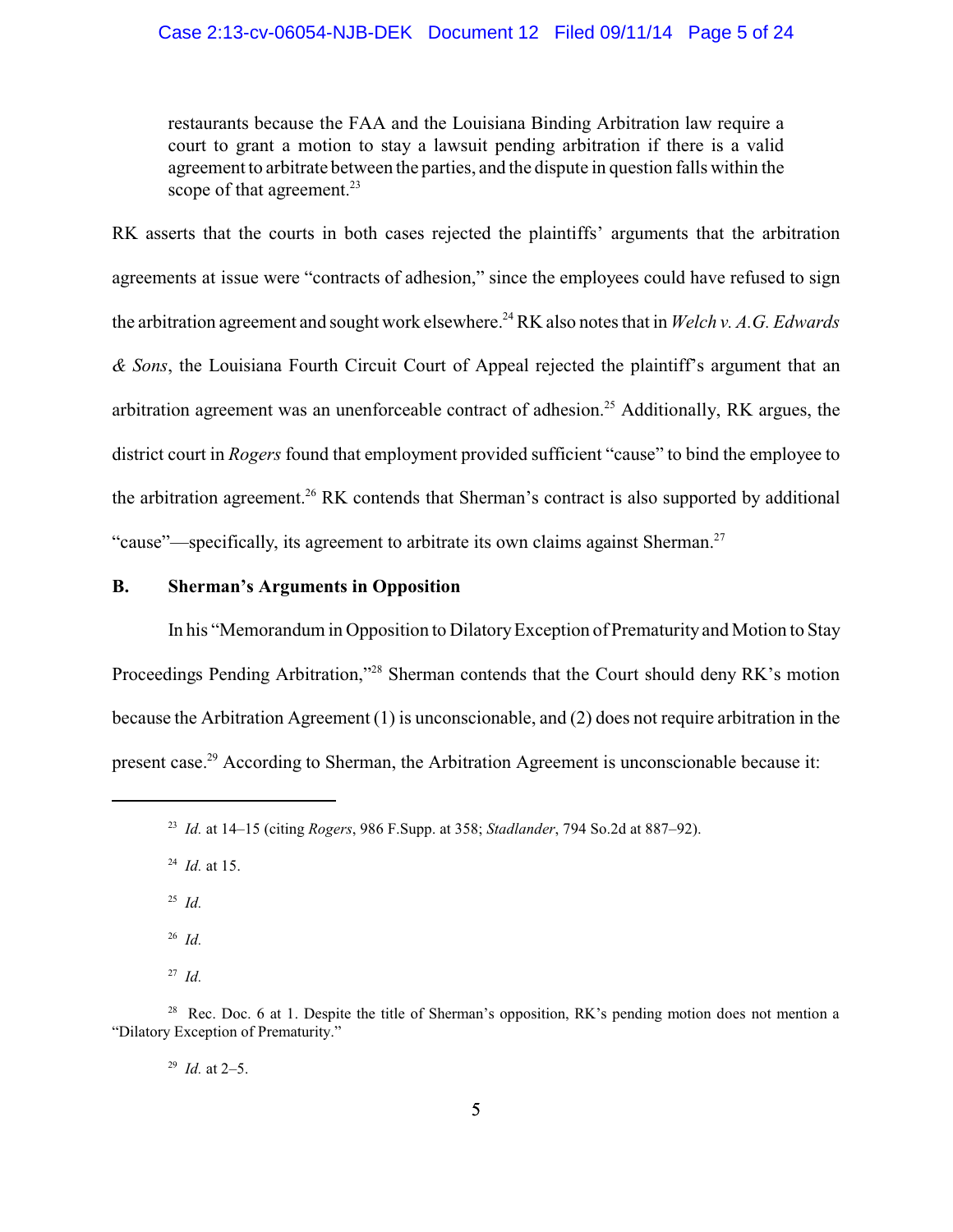[F]orces [Sherman], a resident of New Orleans, Louisiana, to arbitrate any claim against the companyin Lufkin, Texas or Nacogdoches, Texas, both of which are over three hundred and fifty miles away . . . [and because it] attempts to replace a federal judge with an arbitrator, who will be a Texas attorney, who will interpret Louisiana law using Federal Civil Procedure and the Federal Rules of Evidence.<sup>30</sup>

Sherman contends that LA. REV. STAT. § 23:921(A)(2) "clearly provides that every choice of forum

clause in agreements between employees and employers is null," unless the employee agrees to the

clause "after the incident."<sup>31</sup> This statute is intended to protect Louisiana citizens, Sherman argues,

and under the United States Supreme Court's decision in *M/S Bremen v. Zapata Off-Shore Company*,

contractualforumselection clauses: "should be held unenforceable if enforcement would contravene

a strong public policy of the forum in which the suit is brought[.]"<sup>32</sup> Sherman further asserts that the

Arbitration Agreement:

[I]nstead of streamlining the resolution of the dispute, actually further complicates the litigation in that a Texas attorney will interpret Louisiana law using the Federal procedures.<sup>33</sup>

Finally, Sherman argues that the Arbitration Agreement does not bar litigation of his claims,

because the Arbitration Agreement contains a clause stating that the Agreement does not and is not

intended to bar plaintiffs from filing charges in certain administrative forums.<sup>34</sup> According to

Sherman, this clause applies here because his:

[C]auses of action against the defendant are employee-related and this litigation, which began in state court, is the result of his pursuing charges or complaints that are

33 *Id.* at 4.

34 *Id.*

<sup>30</sup> *Id.* 

<sup>31</sup> *Id.* at 3.

<sup>32</sup> *Id.* (citing *M/S Bremen*, 407 U.S. 1, 15 (1972)).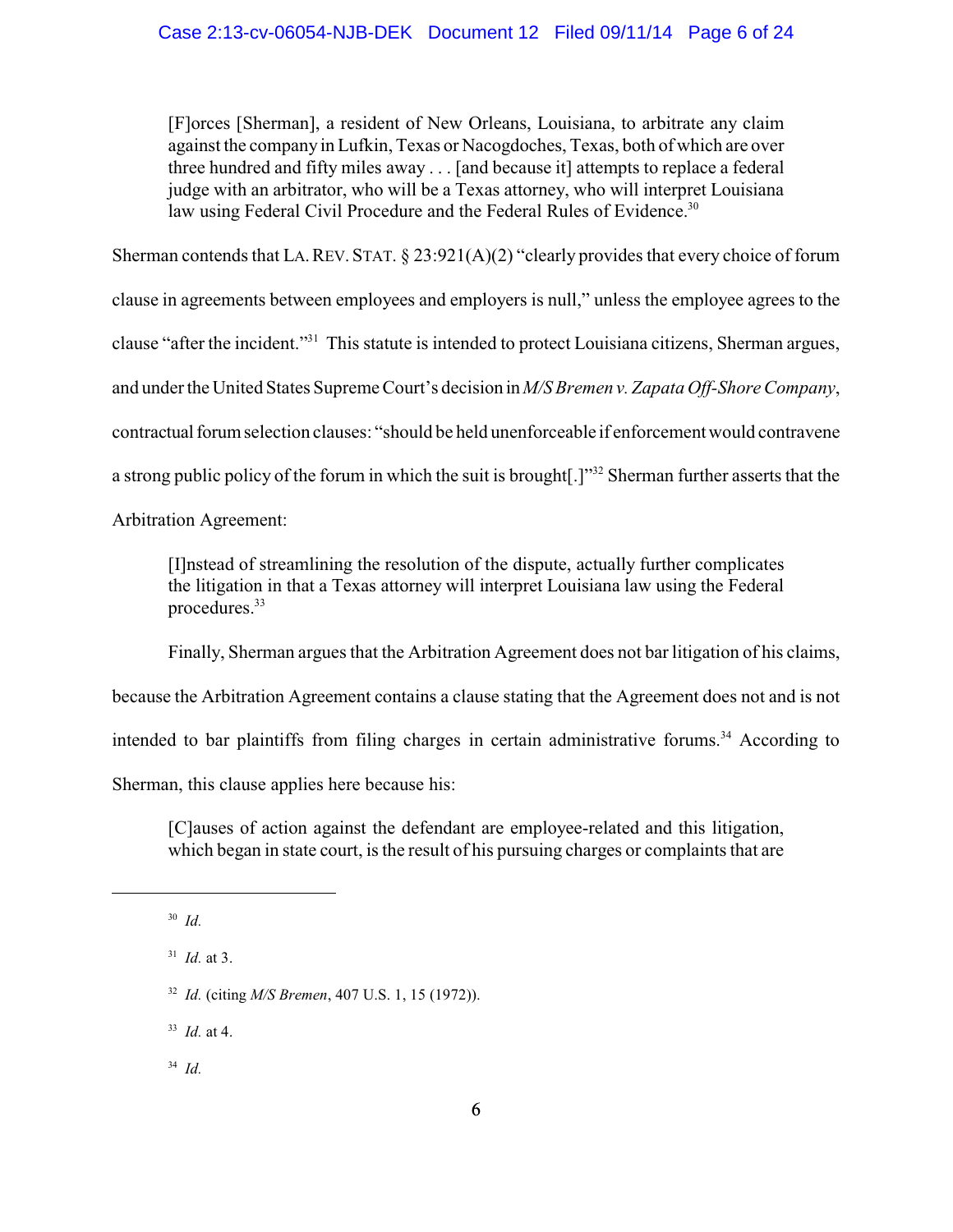claims not covered by the agreement.<sup>35</sup>

### **C. RK's Reply in Further Support of its Motion**

In its "Reply to Plaintiff's Opposition to Defendant's Motion to Stay Proceedings Pending Arbitration," RK maintains that a line of United States Supreme Court decisions establish that the FAA preempts any Louisiana statute that restricts the use of arbitration agreements, including LA. REV. STAT.  $\&$  23:921(A)(2).<sup>36</sup> According to RK, Sherman would still be required to arbitrate his claims against it even if the Arbitration Agreement's forum selection clause were unenforceable under LA. REV. STAT.  $\S$  23:921(A)(2), since the Arbitration Agreement contains a severability clause.<sup>37</sup>

RKnext argues that Sherman's criticisms of the Arbitration Agreement are "illogical," noting that "there is nothing unlawful about requiring an arbitrator to interpret Louisiana law and to conduct a proceeding in accordance with [the] Federal Rules of Civil Procedure and Rules of Evidence."<sup>38</sup> Finally, RK asserts that all of Sherman's claims are "expressly covered" by the Arbitration Agreement, since he has filed tort claims, claims for wages, and claims of discrimination, all of which fall within the scope of the Agreement, and has not mentioned anything about filing charges or complaints with any of the agencies listed in the section of the agreement titled "Claims not

<sup>35</sup> *Id.* at 5.

<sup>36</sup> Rec. Doc. 11 at 1-3 (citing, among other cases, *Southland Corp. v. Keating*, 465 U.S. 1, 10 (1984) (concluding that the FAA preempted a California statute mandating a judicial forum for the resolution of certain disputes).

<sup>&</sup>lt;sup>37</sup> *Id.* at 4. RK further argues that, even if the forum selection clause were unenforceable, "the remainder of the Arbitration Agreement should be enforced consistent with the overwhelming state and federal policy favoring arbitration." *Id.* at 4 (citing *Stadlander*, 794 So.2d at 889).

<sup>38</sup> *Id.* at 5.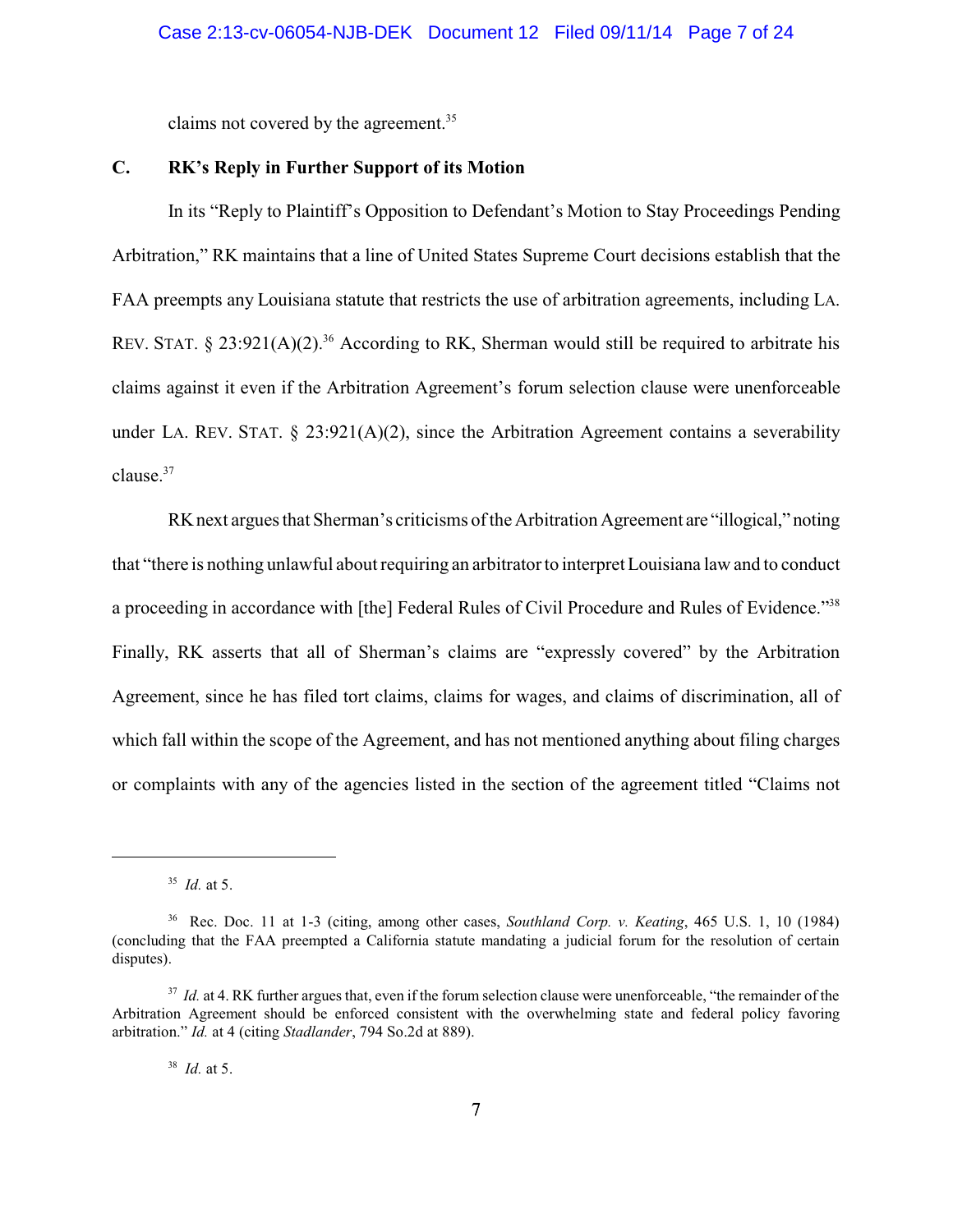Covered by this Agreement."<sup>39</sup> RK argues that even if Sherman had filed charges or complaints with

a listed agency, his present claims would still be covered by the Arbitration Agreement.<sup>40</sup>

## **III. Law and Analysis**

## **A. Whether Litigation Must be Stayed Pending Arbitration**

RK argues that both the FAA and the LBAL require the Court to stay litigation pending

arbitration, although the parties do not dispute that the FAA governs here.<sup>41</sup> The FAA, as codified

at 9 U.S.C.§ 2, provides that:

A **written provision in any maritime transaction or contract evidencing a transaction involving commerce to settle by arbitrationa controversy thereafter arising out of such contract or transaction**, or the refusal to perform the whole or any part thereof, or an agreement in writing to submit to arbitration an existing controversy arising out of such a contract, transaction, or refusal, **shall be valid, irrevocable, and enforceable, save upon such grounds exist at law or in equity for the revocation of any contract.**<sup>42</sup>

Section 1 ofthe FAA defines "commerce" as meaning "[c]ommerce among the several States

or with foreign nations."<sup>43</sup> In *Perry v. Thomas*, the United States Supreme Court concluded that the

FAA "provide<sup>[s]</sup> for the enforcement of arbitration agreements within the full reach of the Commerce

Clause [of the United States Constitution]."<sup>44</sup> In *Southland Corp. v. Keating*, the United States

Supreme Court held that "the involving commerce requirement in  $\S 2$  [is] a necessary qualification

40 *Id.* 

- $42$  9 U.S.C.  $82$ .
- $43$  9 U.S.C.  $8$  1.

<sup>39</sup> *Id.* at 6–7.

 $41$  Rec. Doc.  $4-4$  at 4.

<sup>44</sup> 482 U.S. 483, 490 (1987). In *Perry*, the Supreme Court held that § 2 of the FAA preempted a California statute that provided a judicial forum for actions seeking to collect wages, notwithstanding any arbitration agreement between the parties. *Id.* at 484; 492.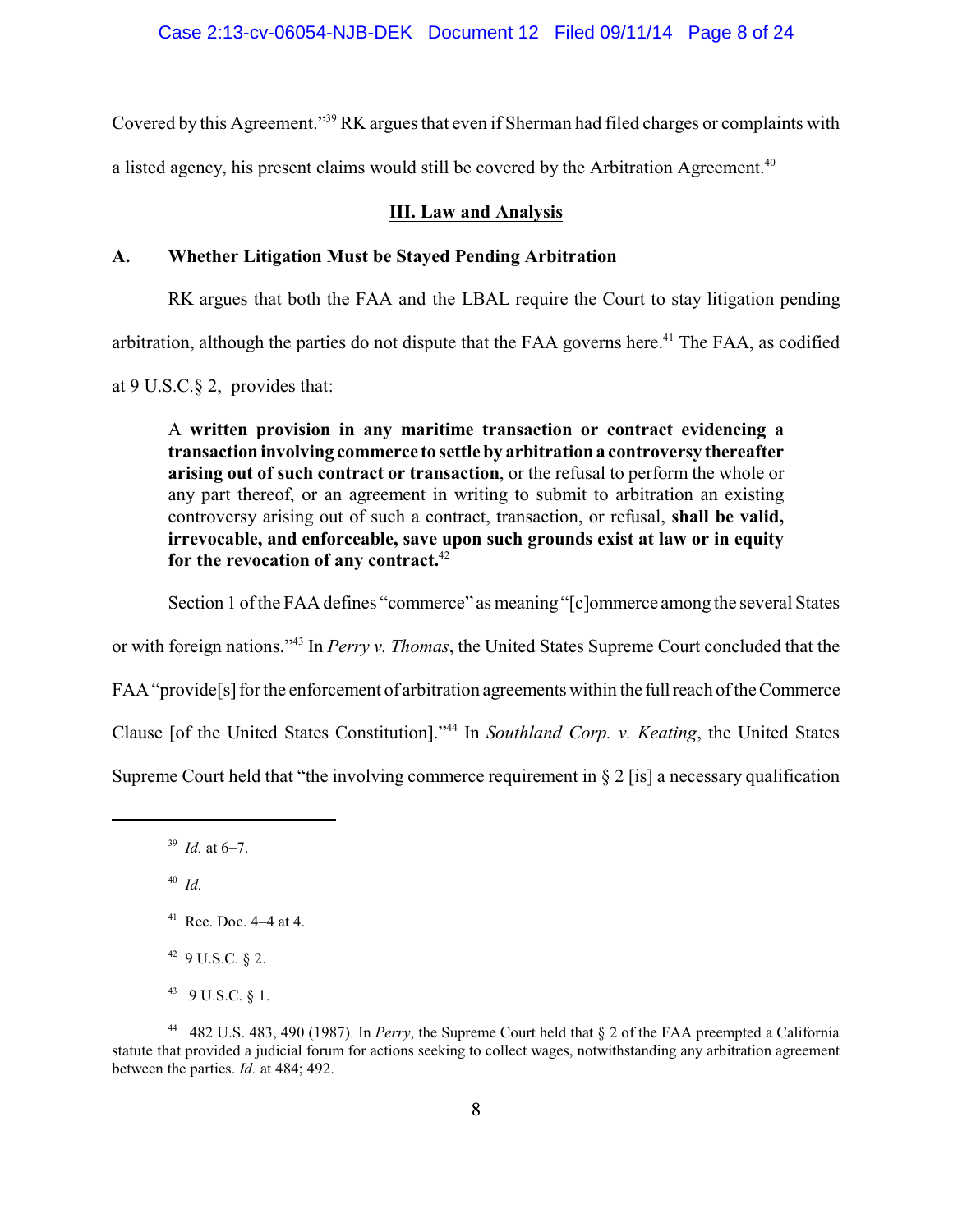on a statute intended to apply in state and federal courts."<sup>45</sup>

In *Iberia Credit Bureau, Inc. v. Cingular Wireless LLC*, the United States Court of Appeals for the Fifth Circuit explained that the FAA was "in large part motivated by the goal of eliminating the courts' historic hostility to arbitration agreements."<sup>46</sup> Thus, the court explained, "Section 2 of the FAA puts arbitration agreements on the same footing as other contracts."<sup>47</sup> This means that, "as a matter of federal law, arbitration agreements and clauses are to be enforced unless they are invalid under principles of state law that govern all contracts."<sup>48</sup>

The FAA, as codified at 9 U.S.C. § 3, gives federal courts authority to stay litigation pending

arbitration; it provides as follows:

If any suit or proceeding be brought in the courts of the United States upon **any issue referable to arbitration under an agreement in writing for such arbitration**, the court in which such suit is pending, **upon being satisfied that the issue involved in such suit or proceeding is referable to arbitration under such an agreement**, **shall on application of one of the parties stay the trial of the action** until such arbitration has been held in accordance with the terms of the agreement, providing the application for the stay is not in default in proceeding with such arbitration.<sup>49</sup>

<sup>46</sup> 379 F.3d 159, 166 (5th Cir. 2004) (citations omitted).

47 *Id.*

48 *Id.*

<sup>&</sup>lt;sup>45</sup> 465 U.S. at 14–15. Neither RK nor Sherman argues that the FAA is inapplicable in the present case, although RK points out that the LBAL contains a provision that has the same effect as Section 2 of the FAA. LA. REV. STAT. § 9:4201 provides:

**A provision in any written contract to settle by arbitration a controversy thereafter arising out of the contract**, or out of the refusal to perform the whole or any part thereof, or an agreement in writing between two or more persons to submit to arbitration any controversy existing between them at the time of the agreement to submit, **shall be valid, irrevocable, and enforceable, save upon such grounds as exist at law or in equity for the revocation of any contract.**

<sup>49</sup> 9 U.S.C. § 3 (emphasis added).As noted above, although neither Sherman nor RK argue that the FAA does not apply here, RK notes that LBAL, LA. REV. STAT. § 4202, is identical to Section 3 of the FAA; it states:

If any suit or proceedings be brought upon **any issue referable to arbitration under an agreement**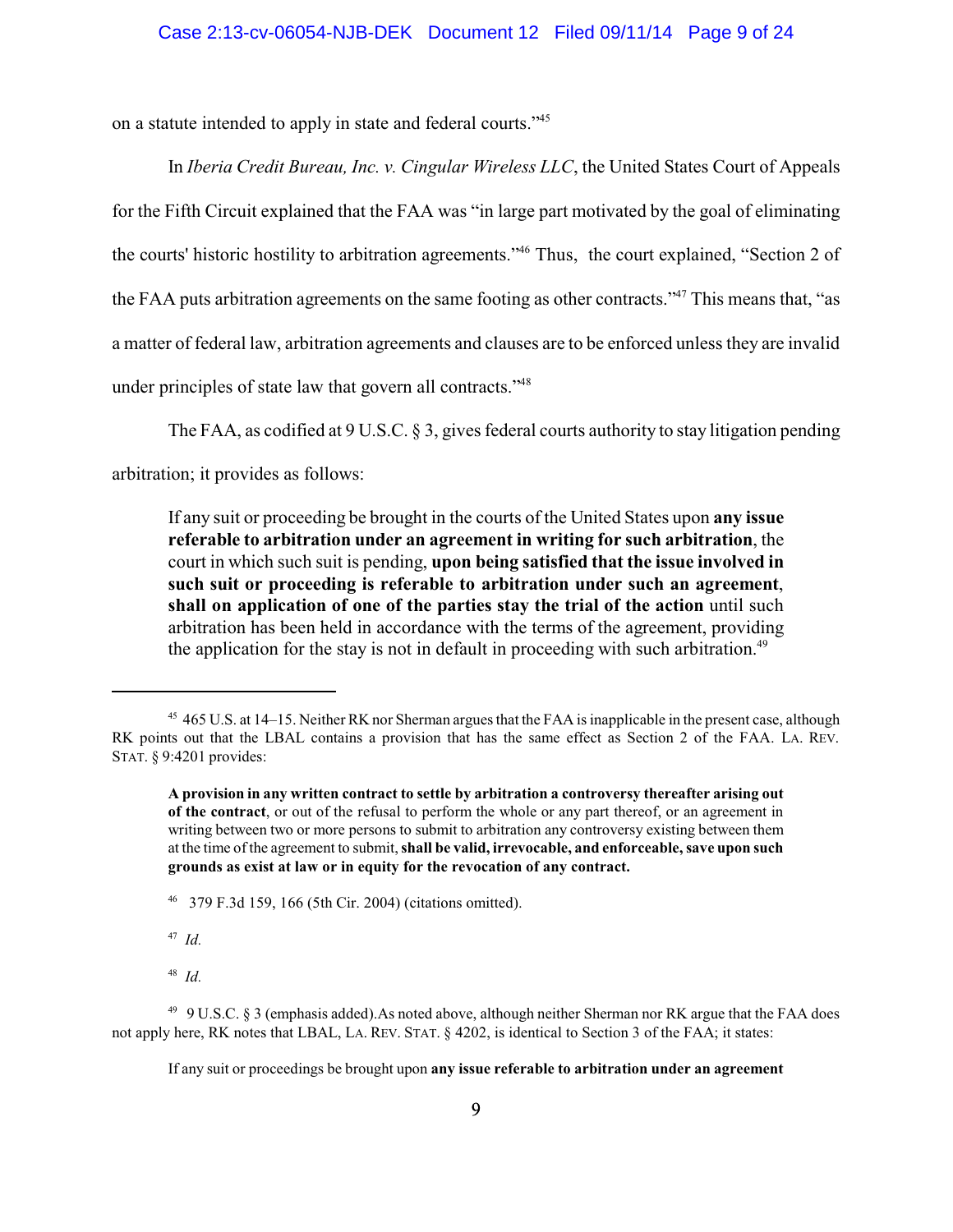### Case 2:13-cv-06054-NJB-DEK Document 12 Filed 09/11/14 Page 10 of 24

As the United States Court of Appeals for the Fifth Circuit has observed, Section 3 of the FAA is mandatory, providing that federal courts "*shall* on application of one of the parties stay the trial of the action."<sup>50</sup>

In *Jones v. Halliburton, Co.*, the United States Court of Appeals for the Fifth Circuit articulated a two-step analysis governing this determination.<sup>51</sup> The first step is comprised of two inquiries: whether a valid agreement to arbitrate exists, and whether the dispute in question falls within the scope of the agreement.<sup>52</sup> "If both questions are answered in the affirmative, [a] court then asks whether any federal statute or policy renders the claims nonarbitrable."<sup>53</sup>

51 *See Jones*, 583 F.3d at 233–34.

52 *Id.* at 234.

**in writing for arbitration**, the court in which suit is pending, **upon being satisfied that the issue involved in the suit or proceedings is referable to arbitration under such an agreement**, **shall on application of one of the parties stay the trial of the action** until an arbitration has been had in accordance with the terms of the agreement, providing the applicant for the stay is not in default in proceeding with the arbitration.

<sup>50</sup> *Waste Management, Inc. v. Residuos Industriales Multiquim, S.A. de C.V.*, 372 F.3d 339, 342 (5thCir. 2004) (construing 9 U.S.C. § 3, reasoning that "[t]he grammatical structure of this sentence would seem to make clear that any of the parties to the suit can apply to the court for a mandatory stay, and the court must grant the stay if the claim at issue is indeed covered by the arbitration agreement," and ordering the district court to grant a nonsignatory's motion to compel arbitration).

<sup>&</sup>lt;sup>53</sup> *Id.* In *Klein*, the United States Court of Appeals for the Fifth Circuit described the inquiry as follows:

Our first task is to determine whether the parties agreed to arbitrate the dispute. Two questions guide this analysis: **(1) is there a valid agreement to arbitrate the claims and (2) does the dispute in question fall within the scope of that arbitration agreement**? Because arbitration is simply a matter of contract between the parties, the strong federal policy favoring arbitration does not apply to the initial determination of whether there is a valid agreement to arbitrate. That inquiry is governed by ordinary state-law contract principles. It is only in step two of the analysis, determining the scope of a valid arbitration agreement, that we apply the federal policy and resolve ambiguities in favor of arbitration. 710 F.3d at 236-37 (citations omitted).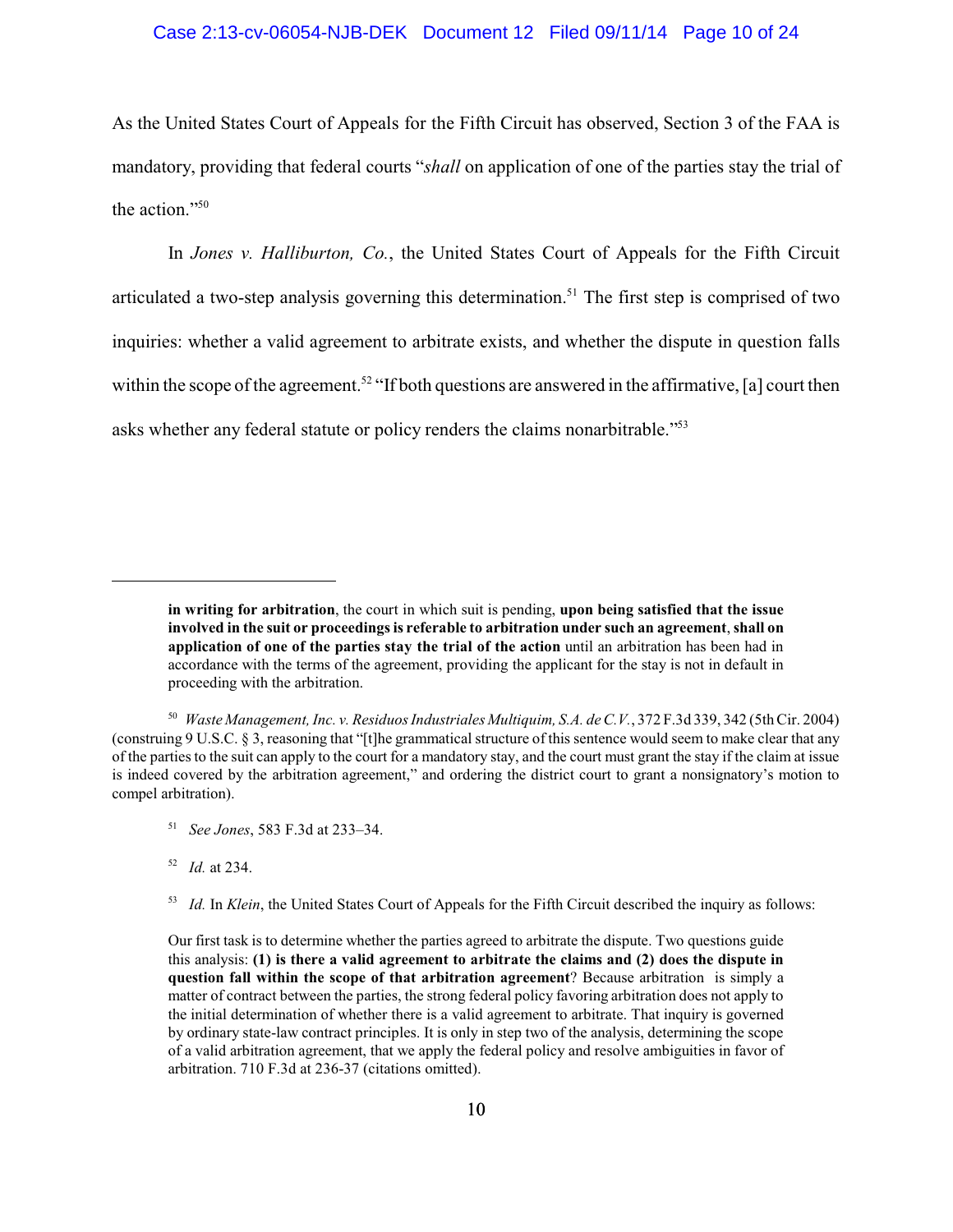### **1. Whether a Valid Agreement to Arbitrate Exists**

The first subpart of the two-step analysis set forth in *Jones*<sup>54</sup> considers whether a valid agreement to arbitrate exists. In making this determination, the Court applies "ordinary state-law principles that govern the formation of contracts."<sup>55</sup> For example, in *Fleetwood Enterprises, Inc. v. Gaskamp*, the United States Court of Appeals for the Fifth Circuit applied Texas contract law to determine whether non-signatories were bound by an arbitration agreement.<sup>56</sup> Similarly, in *May v*. *Higbee Co.*, the United States Court of Appeals for the Fifth Circuit applied Mississippi law to resolve the question of whether the plaintiff sufficiently manifested assent to an arbitration agreement.<sup>57</sup> In *Klein*, the United States Court of Appeals for the Fifth Circuit applied Louisiana law to determine whether the plaintiff agreed that arbitration would be the "exclusive procedural mechanism for the final resolution of all disputes."<sup>58</sup>

RK asserts that a valid arbitration agreement exists because: (1) Sherman signed and initialed the portion of an employee handbook titled "Mutual Agreement to Arbitrate Claims" that set forth the terms governing the arbitration of disputes between the parties, and (2) that Sherman's act of signing the agreement formed a contract that was supported by valid legal cause, specifically Sherman's employment and RK's agreement to arbitrate its disputes against Sherman.<sup>59</sup> Sherman

- <sup>57</sup> 372 F.3d 757, 764-65 (5th Cir. 2004).
- <sup>58</sup> 710 F.3d at 238-39.
- <sup>59</sup> Rec. Doc. 4–2 at 14–15.

<sup>54</sup> *Id.* at 233.

<sup>55</sup> *Fleetwood*, 280 F.3d at 1073. In this case, the parties do not dispute that Louisiana law applies to this step of the inquiry.

<sup>56</sup> *Id.* at 1073-77.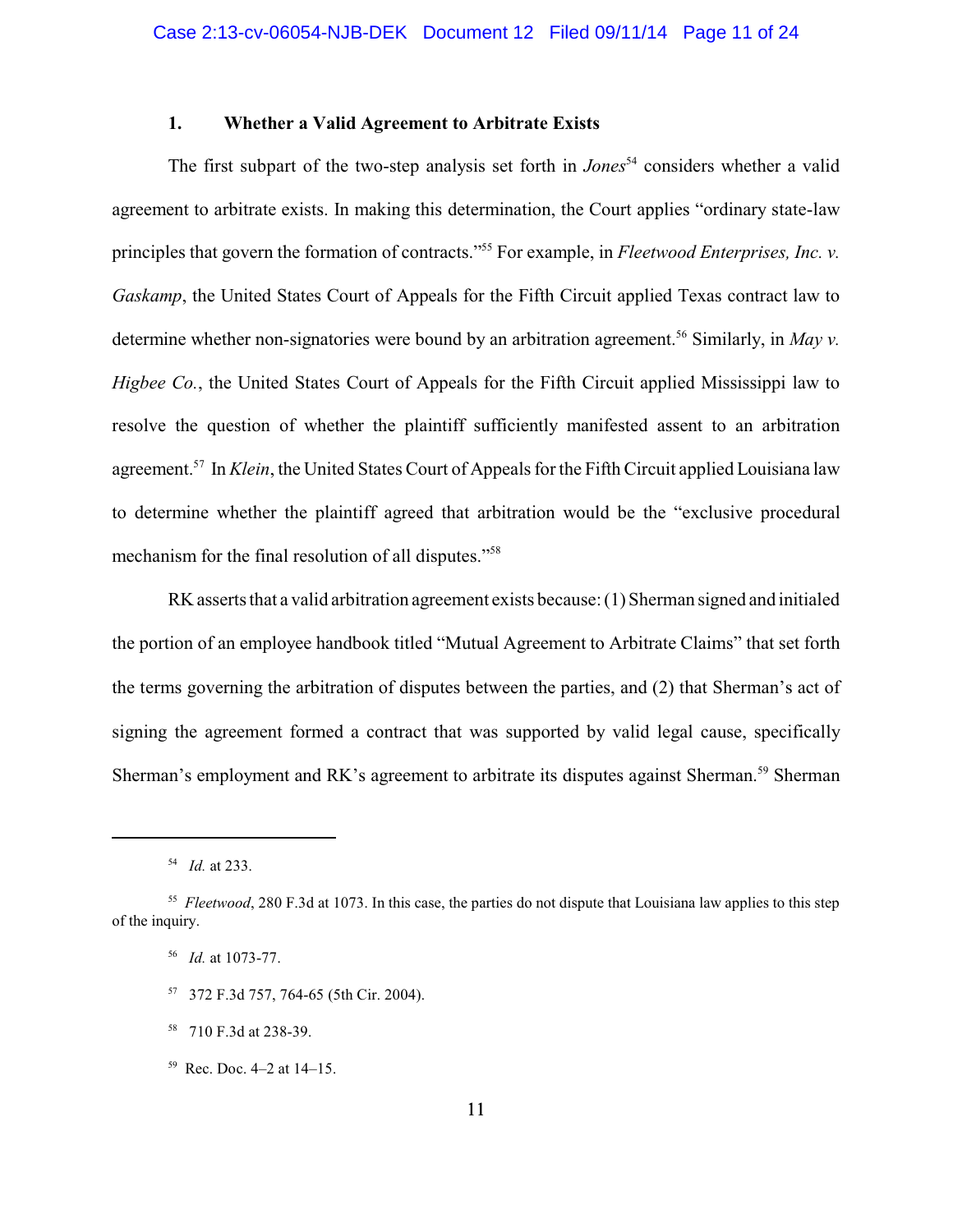#### Case 2:13-cv-06054-NJB-DEK Document 12 Filed 09/11/14 Page 12 of 24

does not dispute that he signed the Agreement. He contends, however, that the arbitration agreement is unconscionable because it contains a forum selection clause that requires him to travel to Texas to arbitrate his claims before a Texas attorney, who will applyLouisiana law using the Federal Rules of Civil Procedure and the Federal Rules of Evidence.

Under Louisiana law, a contract is "an agreement by two or more people wherebyobligations are created, modified, or extinguished."<sup>60</sup> Moreover, under Louisiana law, "obligation cannot exist without a lawful cause."<sup>61</sup> "Cause is the reason why a party obligates himself."<sup>62</sup> Louisiana law also provides that"[i]t is well-settled that a party who signs a written instrument is presumed to know its contents and cannot avoid its obligations by contending that he did not read it, that he did not understand it, or that the other party failed to explain it to him."<sup>63</sup> Here, as noted above, it is undisputed that Sherman signed the acknowledgment page. Sherman also does not dispute that the Arbitration Agreement is supported by a lawful cause.

RK cites two cases in which Louisiana courts and federal district courts granted restaurants' motions to compel arbitration with employees.<sup>64</sup> According to RK, these cases are "virtually indistinguishable" from the present case. 65 In *Rogers v. Brown*, a decision from the United States District Court for the Middle District of Louisiana, the plaintiff argued, in part, that the pre-printed

<sup>64</sup> Sherman does not cite or attempt to distinguish these cases.

 $65$  Rec. Doc. 4–2 at 14.

<sup>60</sup> LA. REV. STAT. § 5:1906.

<sup>61</sup> LA. REV. STAT. § 5:1966.

<sup>62</sup> LA. REV. STAT. § 5:1967.

<sup>63</sup> *Coleman v. Jim Walter Homes, Inc.* 2008–1221 (La. 3/17/09), 6 So.3d 179, 183.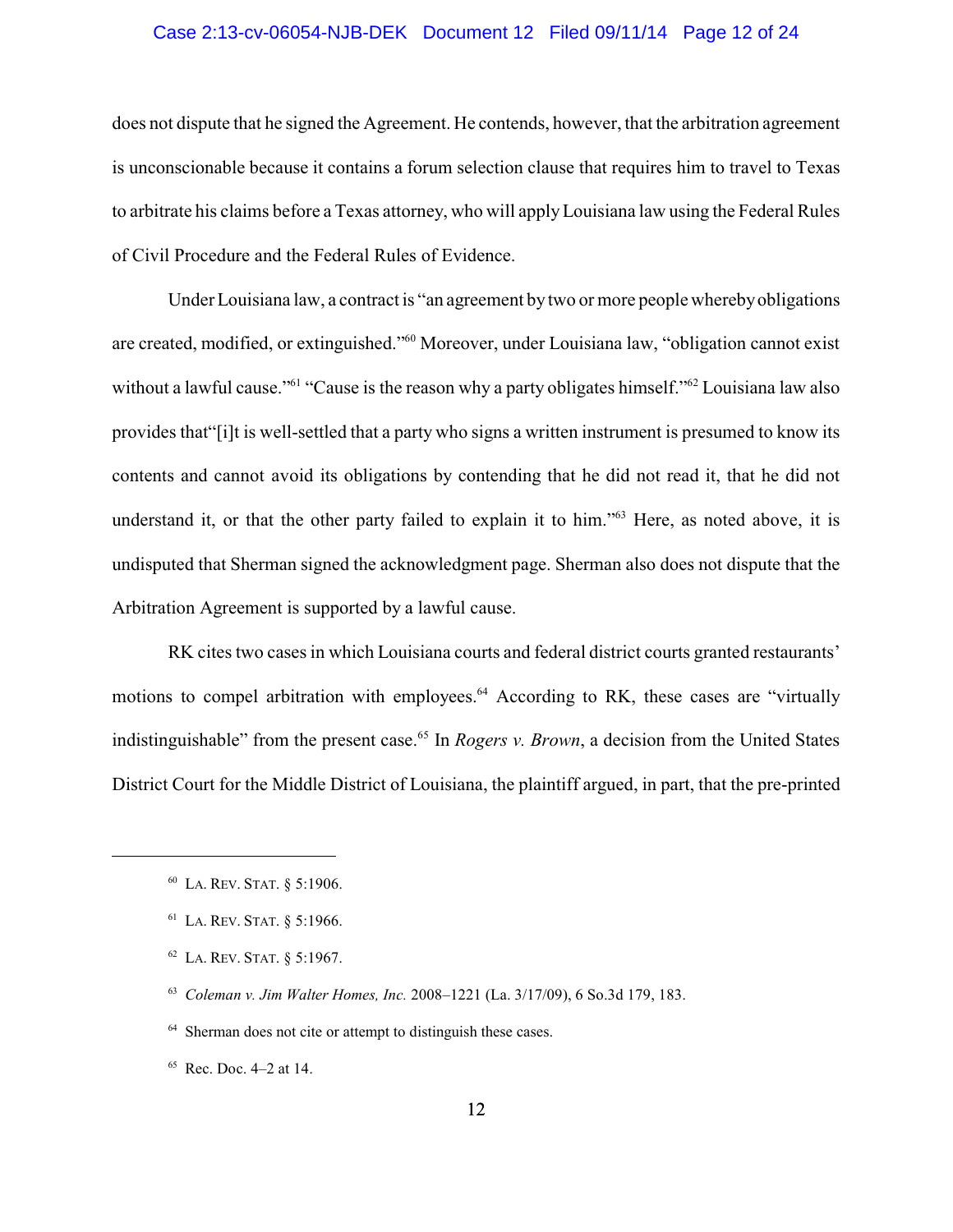### Case 2:13-cv-06054-NJB-DEK Document 12 Filed 09/11/14 Page 13 of 24

arbitration agreement she signed was: (1) an unenforceable contract of adhesion due to unequal bargaining power between the plaintiff and her employer; and (2) invalid because she received no consideration in return for her agreement to arbitrate.<sup>66</sup> The district court rejected these arguments, concluding that: (1) the plaintiff could have avoided the arbitration agreement by seeking another job,<sup>67</sup> and (2) the plaintiff's employment was a valid cause of the contract.<sup>68</sup>

RK also cites *Stadtlander v. Ryan's Family Steakhouses, Inc.*, a decision from the Louisiana Second Circuit Court of Appeal.<sup>69</sup> There, the plaintiff argued, in part, that the pre-printed arbitration agreement at issue in that case was: (1) an unenforceable contract of adhesion; (2) invalid by virtue of the unequal bargaining power between the parties; and (3) internally contradictory, because it purported to preserve the plaintiff's substantive rights while foreclosing her right to appeal the arbitrator's decision.<sup>70</sup> The court rejected each of these arguments, holding that: (1) the plaintiff signed the arbitration agreement, and thus was presumed to have understood (and assented to) its contents; (2) there was not a wide disparity in bargaining power between the plaintiff and the defendant, because the plaintiff could have sought another job instead of signing the agreement; (4) the contract was not internally contradictory, since it permitted the plaintiff to vindicate her

70 *Id.* at 889–91.

<sup>66</sup> 986 F.Supp. at 358–60.

<sup>67</sup> *Id.* at 359–60. RK contends that "the relevant facts and legal issues in the [Louisiana Fourth Circuit Court of Appeal's] *Welch* [*v. A.G. Edwards &Sons, Inc.*] case also are similar to those in the instant case," and that the decision in that case "provides additional support" for RK's present motion. Rec. Doc. 4-2 at 15 (citing *Welch*, 677 So.2d at 525). In *Welch*, the plaintiff appealed the district court's order denying his motion to vacate an arbitration award, contending, in part, that his arbitration agreement with the defendant was a contract of adhesion. *Id.* The court rejected this argument, because the plaintiff "could have avoided the clause by simply rejecting the employment with the defendant." *Id.*

<sup>68</sup> *Id.* at 359.

<sup>69</sup> 34,384 [sic.] (La. App. 2 Cir. 4/4/01), 794 So.2d 881.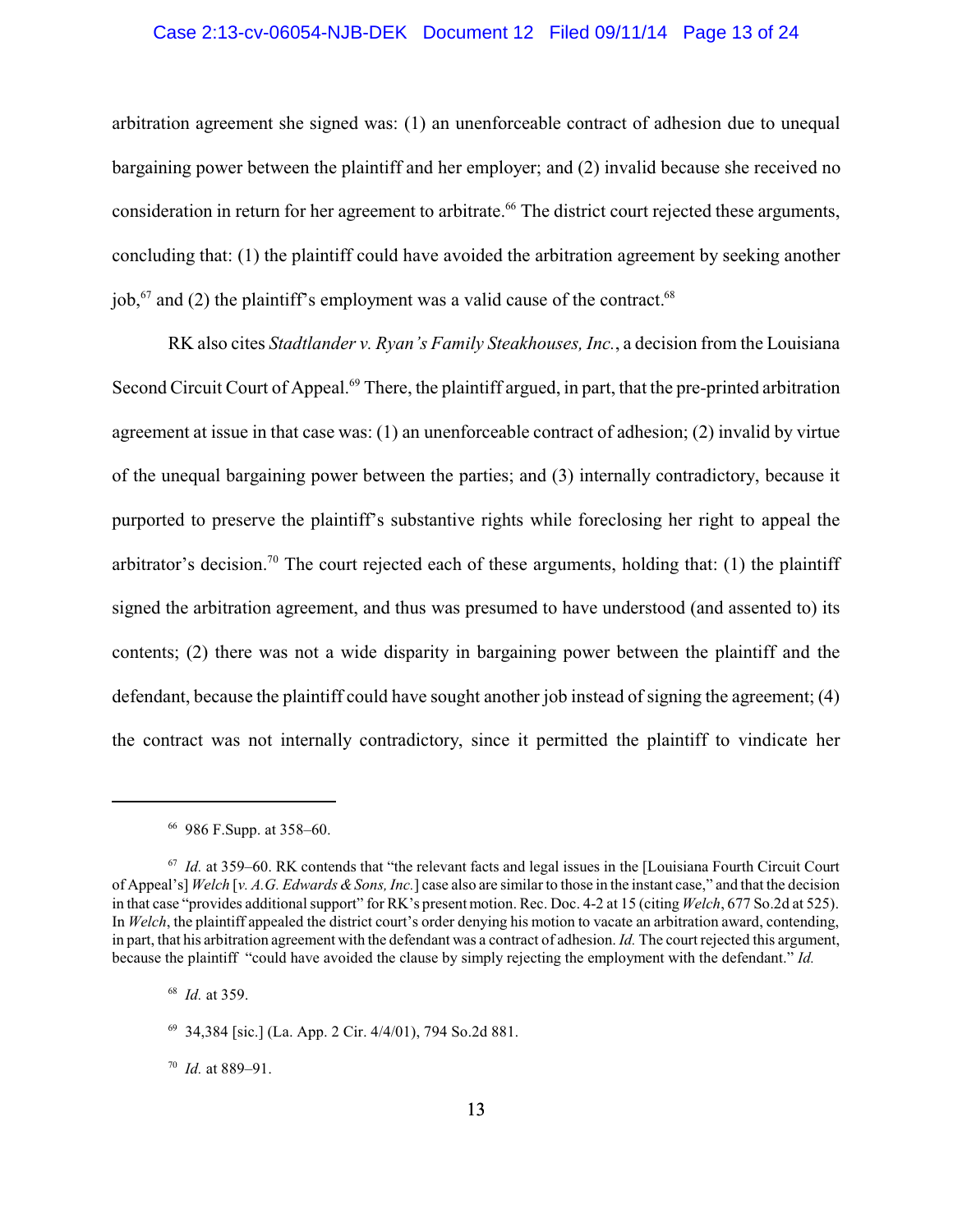substantive rights in an arbitral forum.<sup>71</sup>

Although Sherman does not argue that the Arbitration Agreement is a contract of adhesion, or that unequal bargaining power calls into question his assent to that Agreement, the present case is factually similar to *Rogers* and *Stadtlander:* Sherman signed a pre-printed arbitration agreement with RK at the outset of his employment with RK, and he now opposes RK's efforts to bind him to its terms. Likewise, Sherman objects (as the *Stadtlander* plaintiff did) to the arbitration *procedures* described in his agreement. Indeed, Sherman's only specific arguments against enforcing the arbitration agreement are that it (1) requires arbitration in Texas, and (2) replaces a federal judge with an arbitrator who will apply Louisiana law and federal procedures, thus "complicat [ing] the litigation."<sup>72</sup> In *Stadtlander*, the Louisiana Second Circuit Court of Appeal rejected the plaintiff's argument that she waived her substantive rights by waiving her right to appeal the arbitrator's decision. That decision is therefore instructive regarding how Louisiana courts might address Sherman's arguments against enforcing his Arbitration Agreement with RK. Here, as in *Stadtlander*, Sherman has not waived any of his substantive rights; instead, he has agreed to "vindicate" those substantive rights "by other means"—that is, through arbitration pursuant to the procedures set forth in his agreement with RK.<sup>73</sup>

### **a. Whether the FAA Preempts La. Rev. Stat. § 23:921(A)(2)**

Sherman asserts that the Arbitration Agreement is unconscionable, because (1) LA. REV.

<sup>71</sup> *Id.*

 $72$  Rec. Doc. 6 at  $3-4$ .

<sup>73</sup> *See* 794 So.2d at 890–91 ("[S]ubstantive rights do not necessarily guarantee the right to a judicial proceeding, for . . . the right to a judicial proceeding is waivable by contract so long as the rights that proceeding were [sic] designed to protect can be vindicated by other means.").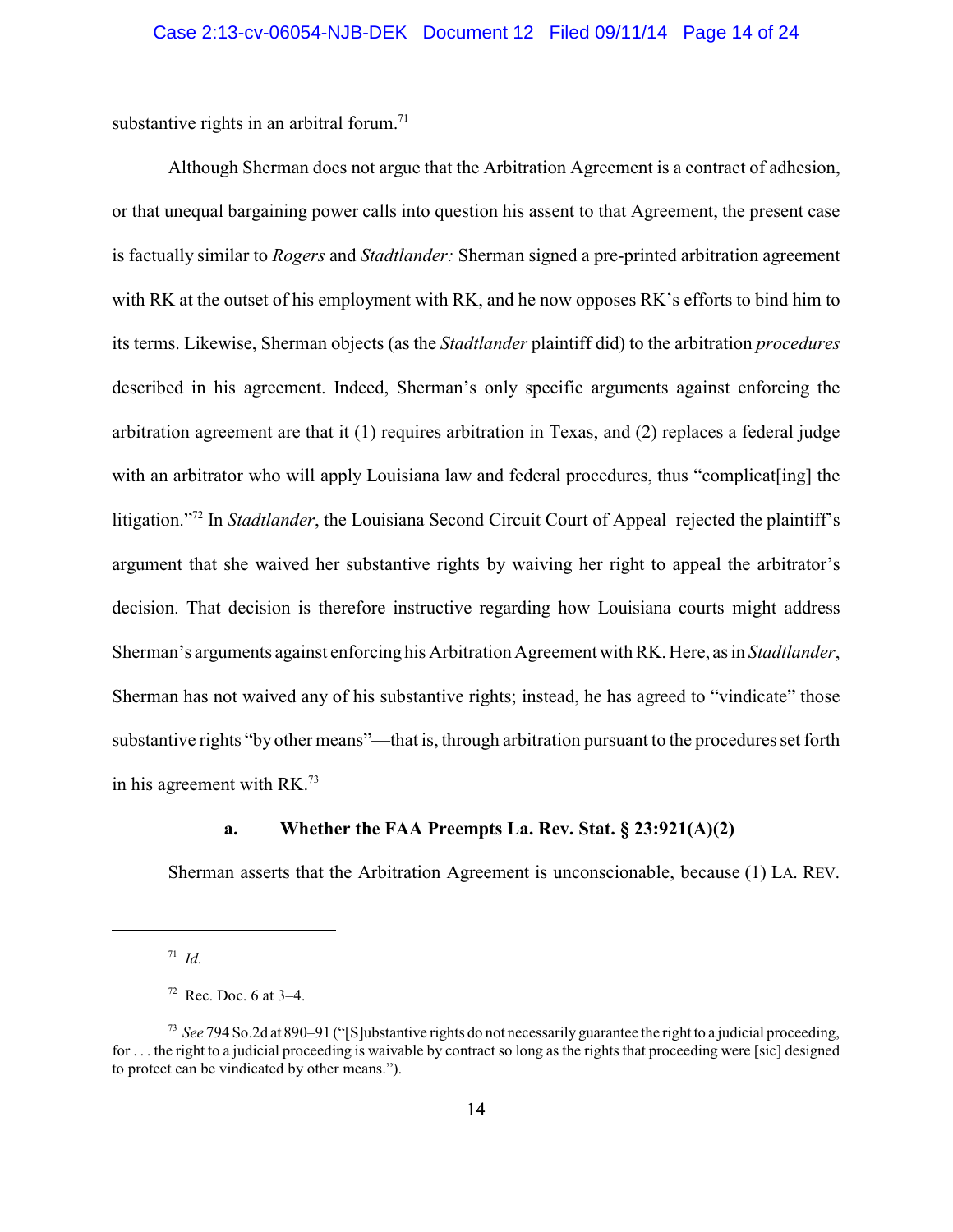#### Case 2:13-cv-06054-NJB-DEK Document 12 Filed 09/11/14 Page 15 of 24

STAT. § 23:921(A)(2) specifically bars courts from enforcing forum selection clauses like the one in his Arbitration Agreement with RK, and (2) the United States Supreme Court's decision in *M/S Bremen* allegedly provides that contractual forum selection clauses "should be held unenforceable if enforcement would contravene a strong public policy of the forum in which the suit is brought."<sup>74</sup> In response, RK contends that the FAA preempts Louisiana statutes restricting the use of contractual forum selection clauses, at least to the extent that these statutes interfere with this Court's enforcement of its Arbitration Agreement with Sherman.<sup>75</sup>

The FAA preempts state laws that restrict the enforcement of arbitration agreements and therebyconflict with the FAA's dispute resolution regime. In *Southland Corp. v. Keating*, the United States Supreme Court held that the FAA preempted a California statute that required parties to litigate claims in a judicial forum, reasoning that:

In creating a substantive rule applicable in state as well as federal courts, Congress intended to foreclose state legislative attempts to undercut the enforceability of arbitration agreements.<sup>76</sup>

Following *Southland*, the United States Supreme Court has invalidated other state statues that interfere with the enforcement of arbitration agreements. In *Preston v. Ferrer*, for example, the Court held that the FAApreempted a California statute requiring that some disputes be initially adjudicated by an administrative agency, stating that the statute's "procedural prescriptions . . . conflict with the FAA's dispute resolution regime" by giving a state administrator exclusive jurisdiction over an issue

<sup>74</sup> Rec. Doc. 6 at 3 (citing *M/S Bremen*, 407 U.S. at 15). According to Sherman, LA.REV.STAT. § 23:921(A)(2) stands for the proposition that "every choice of forum clause in agreements between employees and employers is null, unless agreed to by employee after the incident." *Id.*

<sup>&</sup>lt;sup>75</sup> Rec. Doc. 11 at  $1-3$ .

 $76$  465 U.S. at 14–15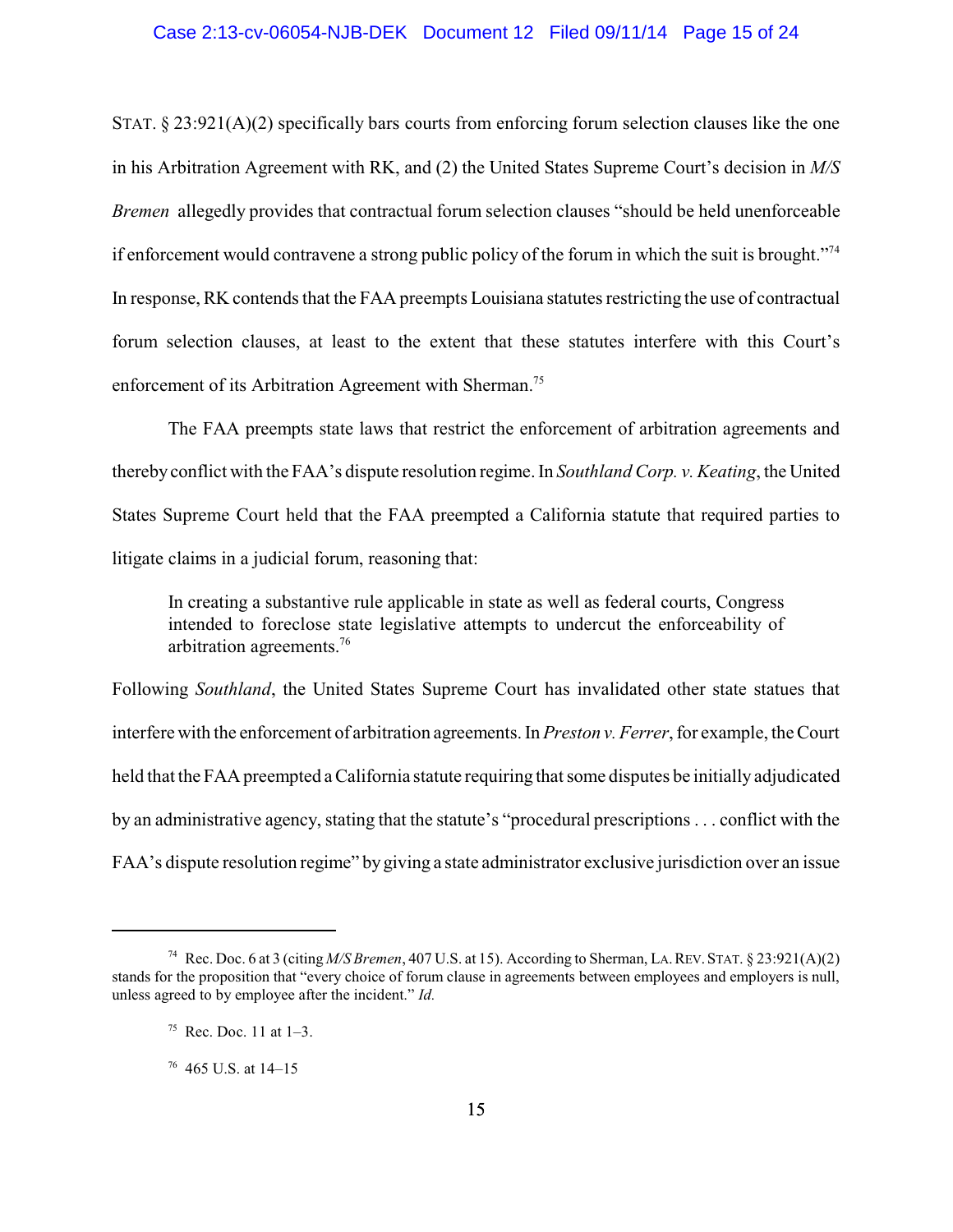#### Case 2:13-cv-06054-NJB-DEK Document 12 Filed 09/11/14 Page 16 of 24

the parties decided to arbitrate, and by "imposing prerequisites to enforcement of an arbitration agreement that are not applicable to contracts generally."<sup>77</sup>

The United States Court of Appeals for the Fifth Circuit has held that the FAA preempts state statutes that conflict with the FAA when they are applied to arbitration agreements. In *OPE Intern. LP v. Chet Morrison Contractors, Inc.*, the United States Court of Appeals for the Fifth Circuit concluded that the FAA preempted a Louisiana statute declaring certain contractual forum selection clauses null and void.<sup>78</sup> The statute at issue, LA. REV. STAT. § 9:2779, provided in part that "The legislature hereby **declares null and void and unenforceable as against public policy any provision in a contract . . . [that] [r]equires a suit or arbitration proceeding to be brought in a forum or jurisdiction outside of this state**[.]" <sup>79</sup> The court, considering the applicable authorities, held that because the statute "conditions the enforceability of arbitration agreements on selection of a Louisiana forum[,] a requirement not applicable to contracts generally" it "directly conflicts with Section 2 of the FAA."80

The operative language in LA. REV. STAT. § 9:2779 is similar to the language in LA. REV. STAT. § 23:921. While LA. REV. STAT. § 9:2779 "declares null and void and unenforceable as against public policy any provision in a contract . . . [that] [r] equires a suit or arbitration proceeding to be brought in a forum or jurisdiction outside of this state," LA.REV. STAT. § 23:921 provides that **"[t]he provisions of every employment contract or agreement . . . by which any foreign or**

<sup>77</sup> 552 U.S. 346, 356 (2008).

<sup>78</sup> 258 F.3d 443 (5th Cir. 2001).

<sup>79</sup> *Id.* at 446.

<sup>80</sup> *Id.* at 447–48.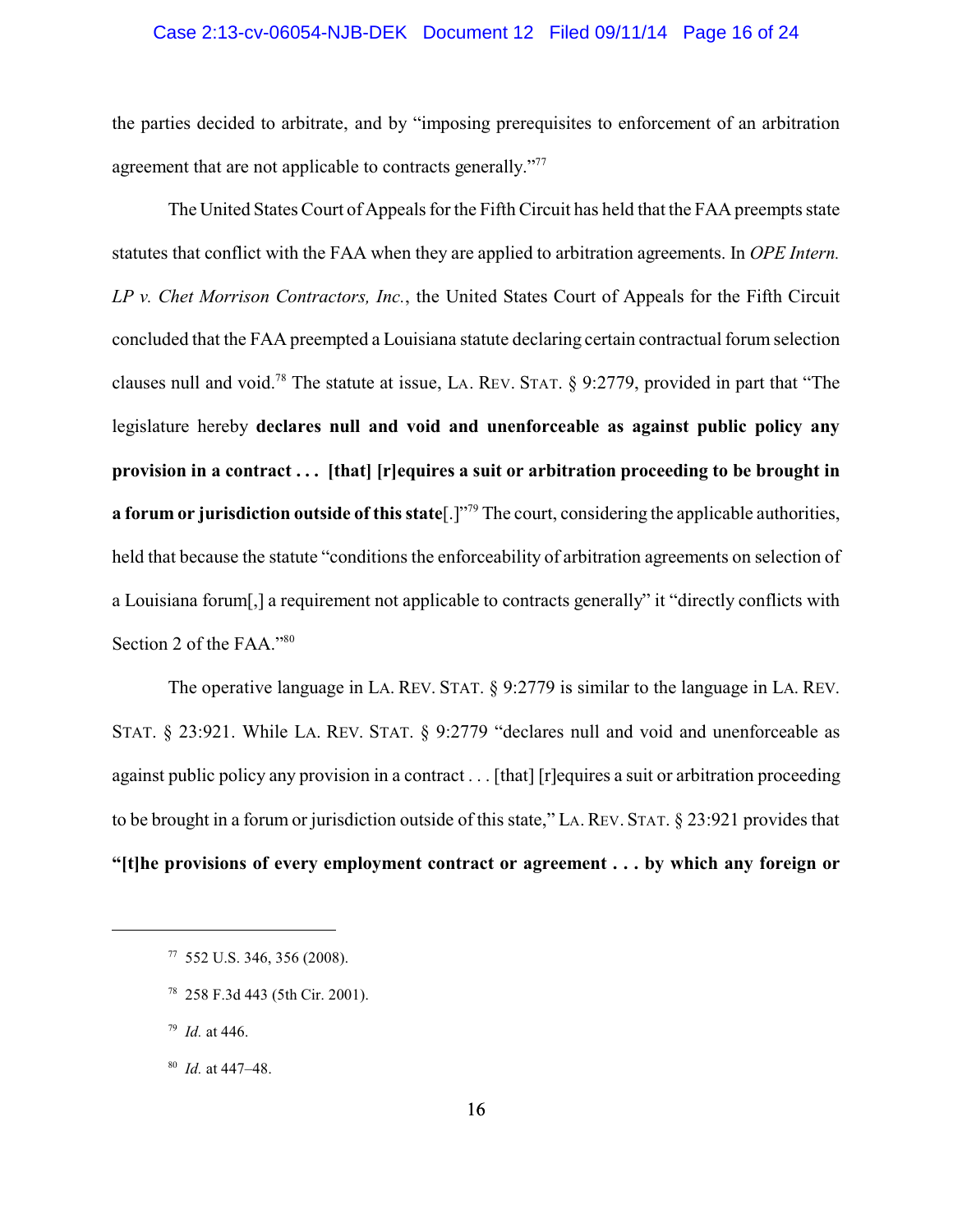#### Case 2:13-cv-06054-NJB-DEK Document 12 Filed 09/11/14 Page 17 of 24

**domestic employer or any other person or entity includes a choice of forum clause shall be null** and void[.]<sup>"<sup>81</sup> Since the arbitration agreement at issue in the present case concerns employment and</sup> stipulates that arbitration will occur in Lufkin or Nacogdoches, Texas, it contains a forum selection clause that violates LA. REV. STAT. § 23:921. Accordingly here, as in *Chet Morrison*, the statute at issue imposes conditions upon the enforceability of an arbitration agreement, doing so in this case by precluding the enforcement of the forum selection clause in RK and Sherman's Arbitration Agreement. The FAA imposes no such restriction on the present arbitration agreement. Therefore, LA.REV. STAT. § 23:921 directly conflicts with Section 2 of the FAA in the same way that LA.REV. STAT. § 9:2779 conflicted with Section 2 of the FAA in *Chet Morrison*. Thus, the FAA preempts LA. REV. STAT. § 23:921, just as it preempted LA. REV. STAT. § 9:2779 in *Chet Morrison*.<sup>82</sup>

Sherman's argument that this Court should decline to enforce his arbitration agreement under LA.REV. STAT. § 23:921, pursuant to *M/S Bremen*, is misplaced. The United States Supreme Court in *M/S Bremen* held that contractual forum selection clauses are "prima facie valid and should be enforced unless enforcement is shown by the resisting party to be 'unreasonable' under the

<sup>&</sup>lt;sup>81</sup> The statute provides, in full, that

**The provisions of every employment contract or agreement**, **or provisions thereof, by which any foreign or domestic employer or any other person or entity includes** a **choice of forum clause** or choice of law clause in an employee's contract of employment or collective bargaining agreement, or attempts to enforce either a choice of forum clause or choice of law clause in any civil or administrative action involving an employee, **shall be null and void except where the choice of forum clause or choice of law clause is expressly, knowingly, and voluntarily agreed to and ratified by the employee after the occurrence of the incident which is the subject of the civil or administrative action.**

<sup>&</sup>lt;sup>82</sup> The United States Court of Appeals for the Fifth Circuit has twice addressed arguments that LA. REV. STAT. § 23:921 should invalidate forumselection clauses in arbitration agreements. *See Lim v. Offshore Speciality Fabricators, Inc.*, 404 F.3d 898 (5th Cir. 2005); *Dahiya v. Talmidge Intern., Ltd.*, 371 F.3d 207 (5th Cir. 2004). In *Dahiya*, the court dismissed the appeal for lack of jurisdiction. *Dahiya*, 371 F.3d at 209. In *Lim*, which is discussed in the following paragraphs, the court concluded that an international treaty governing international arbitration required the parties to submit their dispute to arbitration, notwithstanding LA. REV. STAT. § 23:921. *Lim*, 404 F.3d at 906.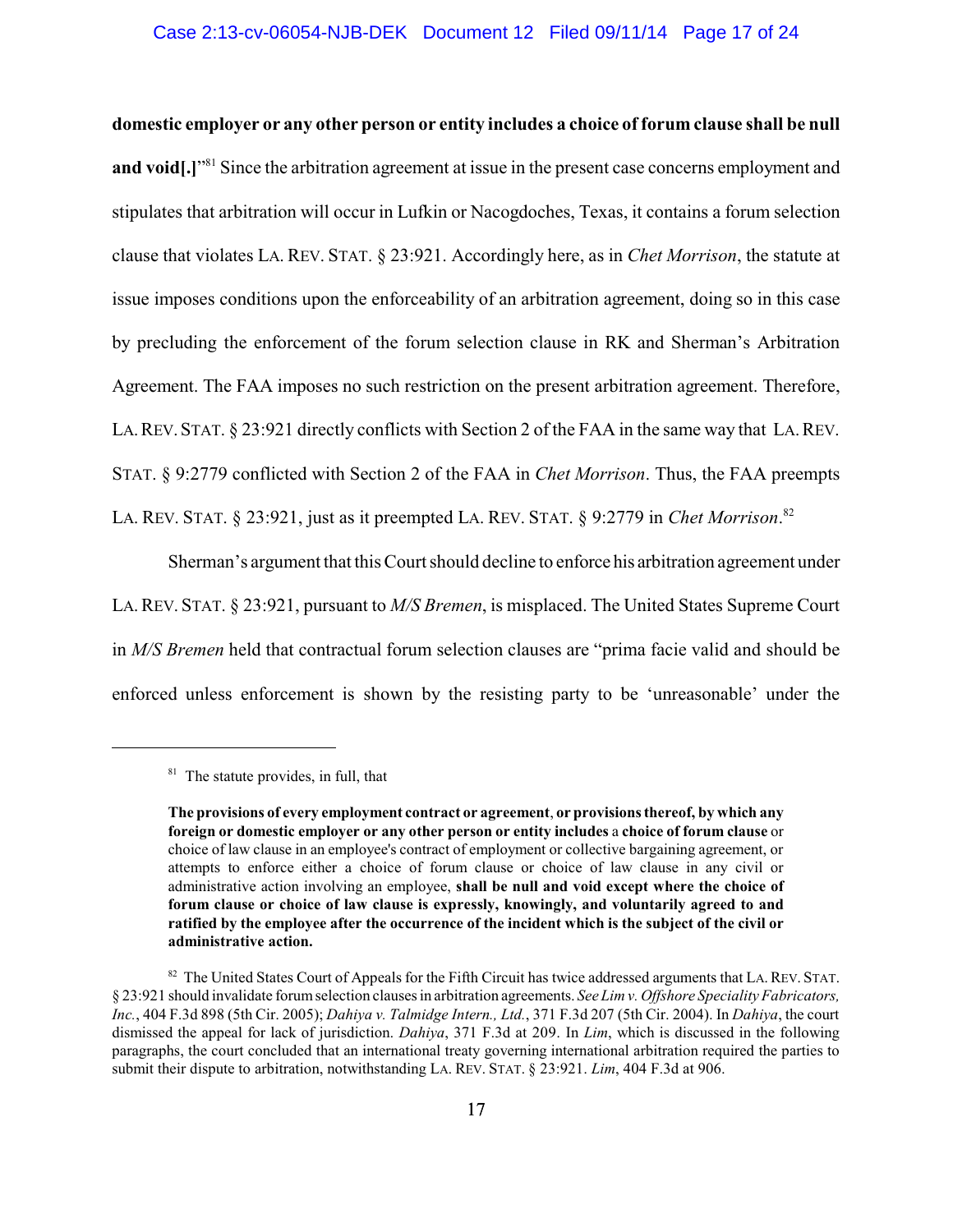#### Case 2:13-cv-06054-NJB-DEK Document 12 Filed 09/11/14 Page 18 of 24

circumstances," but that "contractual choice-of-forum clause should be held unenforceable if enforcement would contravene a strong public policy of the forum in which suit is brought, whether declared by statute or by judicial decision."<sup>83</sup>

In *Lim v. Offshore Speciality Fabricators, Inc.*, the United States Court of Appeals for the Fifth Circuit held that, under *M/S Bremen*, LA. REV. STAT. § 23:921 did not preclude the enforcement of an international arbitration agreement pursuant to the Convention on the Recognition and Enforcement of Foreign Arbitral Awards ("Convention"), because "the strong federal policy in favor of international arbitration agreements in general, and the application of the Convention to seamen's employment contracts in particular" outweighed Louisiana's public policy interests in limiting the use of forum selection clauses. $84$  In its analysis, the court reasoned that:

Applying a straightforward preemption analysis, the Convention, as the "supreme Law of the Land", preempts the directly conflicting Louisiana statute, unless, as plaintiffs claim, it satisfies an exception to the Convention.<sup>85</sup>

Addressing whether LA. REV. STAT. § 23:921 satisfies an exception to the Convention, the court noted that:

The Convention mirrors [*M/S Bremen*'s] policy concern by allowing a court charged with enforcing an arbitral award to refuse enforcement if "[t]he recognition or enforcement of the award would be contrary to the public policy of that country.<sup>"86</sup>

Since the Convention contained a built-in "public policy" exception, the Court considered whether the strong state and federal policies favoring arbitration should give way to Louisiana's policy

85 *Id.* at 904.

86 *Id.* at 904–5.

<sup>83</sup> 407 U.S. at 10; 15.

<sup>&</sup>lt;sup>84</sup> *Lim*, 404 F.3d at 905–6 (construing Convention on the Recognition and Enforcement of Foreign Arbitral Awards, June 10, 1958, 21 U.S.T. 2517, as codified at 9 U.S.C. § 201 *et seq*.).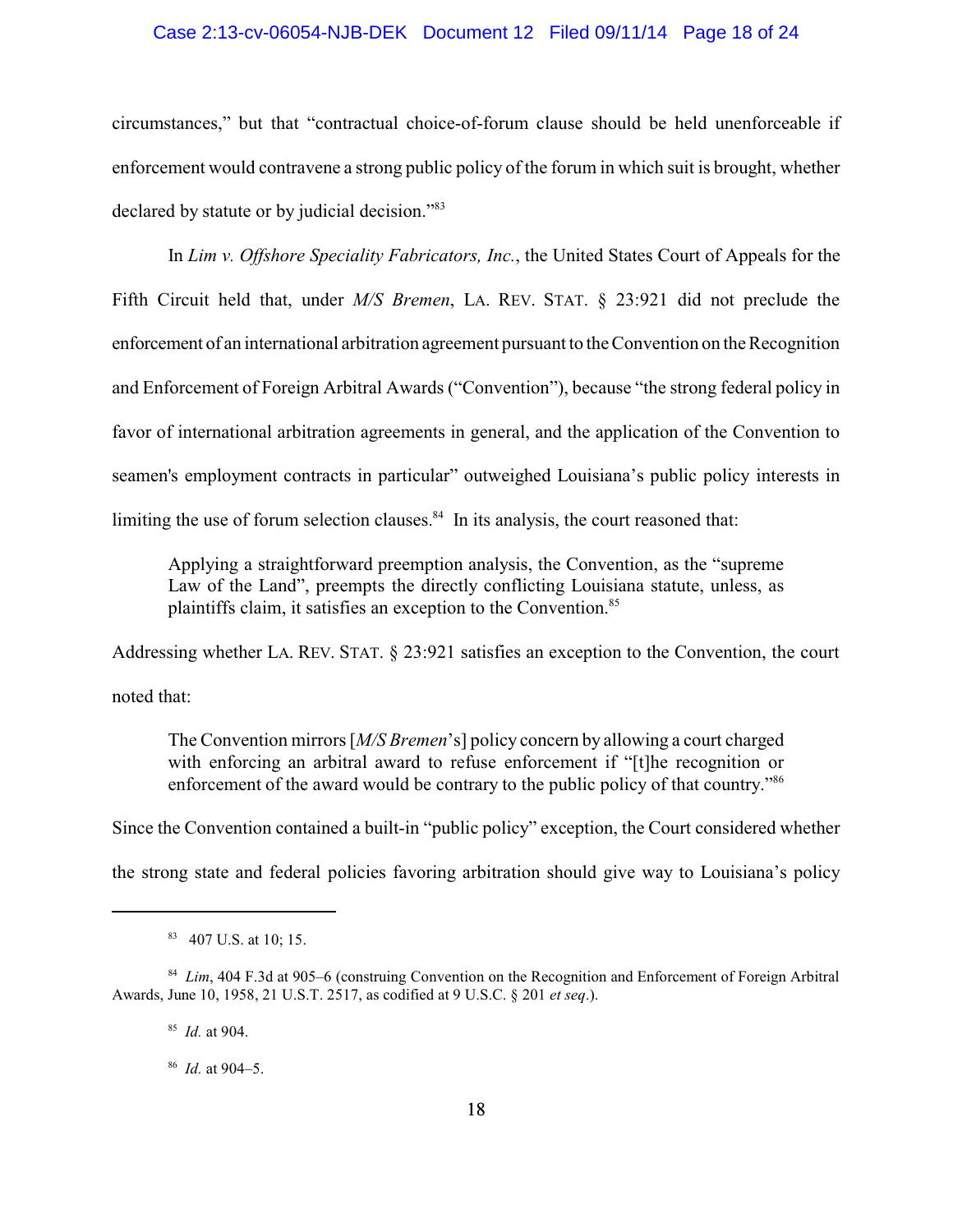#### Case 2:13-cv-06054-NJB-DEK Document 12 Filed 09/11/14 Page 19 of 24

disfavoring forum selection clauses, as articulated in LA. REV. STAT. § 23:921. Finding that " the overall balance of public policy concerns favors enforcing the arbitration agreements," the court concluded that the plaintiffs did not "meet the high burden of proof necessary to show public policy renders the arbitration clause unreasonable."<sup>87</sup>

In the present case, which involves a domestic contract governed bythe FAA, the Convention and its public policy exception do not apply. In *Sam Reisfeld & Son Import Co. v. S.A. Eteco*, the United States Court of Appeals for the Fifth Circuit explicitly rejected the argument that the *M/S Bremen* applies to arbitration agreements in general, stating that:

Reisfeld's attack falters on its initial premise that the *Bremen* unreasonableness test is applicable to arbitration clauses. Rather, we agree with the district court that **the enforceability of the arbitration clause at issue is governed exclusively by the** explicit provisions of the Federal Arbitration Act. 88

Pursuant to *Sam Reisfeld*, Sherman's arguments against arbitration must be resolved under the FAA, not under the *M/S Bremen*. Therefore, a "straightforward preemption analysis" applies here, requiring the court to conclude that the FAA preempts LA. REV. STAT. § 23:921.

#### **b**. **Conclusion**

It is undisputed that Sherman signed an arbitration agreement with RK; further, RK alleges that the agreement was supported by adequate cause, including RK's own promise to arbitrate its claims against Sherman. Sherman does not address these arguments. Instead, he only attacks the validity of the arbitration agreement insofar as the agreement requires him to submit his claims to an arbitral forum in Texas. Since the FAA does not nullify contractual forum selection clauses such

<sup>87</sup> *Id.* at 906.

<sup>88</sup> 530 F.2d 679, 680 (5th Cir. 1976).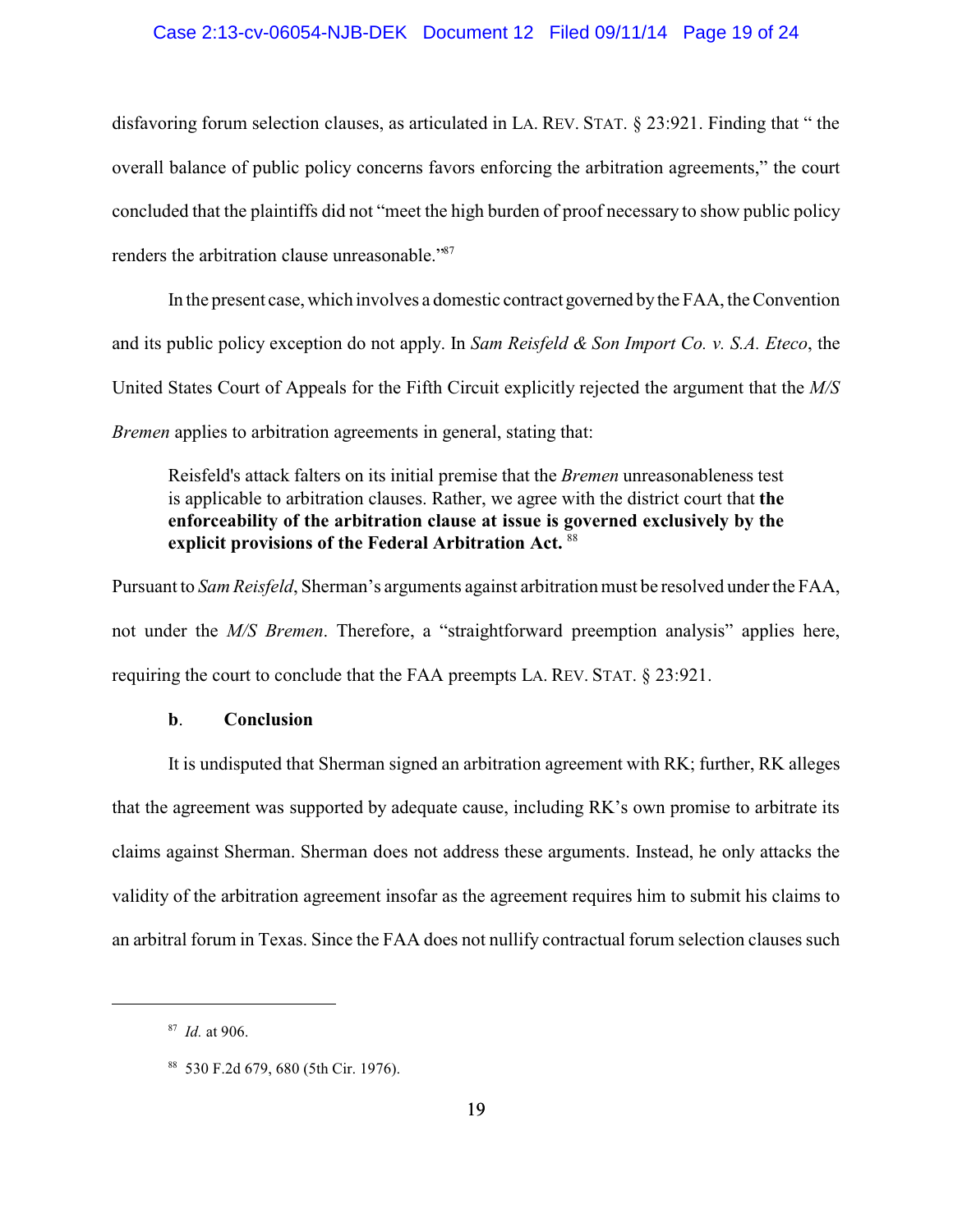#### Case 2:13-cv-06054-NJB-DEK Document 12 Filed 09/11/14 Page 20 of 24

as the clause at issue in the present case, it preempts LA. REV. STAT. § 23:921 and forecloses Sherman's arguments on this point. Thus, the Court concludes that the parties formed a valid agreement to arbitrate.

#### **2. Whether Sherman's Claims Fall Within the Scope ofthe Arbitration Agreement**

The next step under *Jones* looks to whether the dispute at issue falls within the scope of the arbitration agreement. In *Waste Management v. Residuos Industriales Multiquim, S.A. de C.V.*, the United States Court of Appeals for the Fifth Circuit explained that "[c]ourts determining whether a particular claim falls within the scope of the arbitration agreement focus on factual allegations in the complaint rather than the legal causes of action asserted. If the allegations underlying those claims 'touch matters' covered by the parties' agreements, then those claims must be arbitrated, whatever the legal labels attached to them."<sup>89</sup> In *Tittle v. Enron*, the United States Court of Appeals for the Fifth Circuit explained that, in cases where a contract contains an arbitration clause, courts apply state law to interpret its scope, but apply a federal "presumption of arbitrability," meaning that any ambiguities regarding the scope of the agreement "are resolved in favor of arbitration."<sup>90</sup> The effect of this presumption is that:

[A] valid agreement to arbitrate applies unless it can be said with positive assurance that the arbitration clause is not susceptible of an interpretation which would cover the dispute at issue. $91$ 

Sherman contends that the arbitration agreement at issue here does not prevent him from litigating his claims, because the arbitration agreement provides that:

<sup>89</sup> 372 F.3d 339, 344 (5th Cir. 2004).

<sup>90</sup> 463 F.3d 410, 418 (5th Cir. 2006) (applying Texas law to determine the disputed scope of an arbitration agreement).

<sup>91</sup> *Personal Sec. & Safety Systems Inc. v. Motorola Inc*, 297 F.3d 388, 392 (5th Cir. 2002).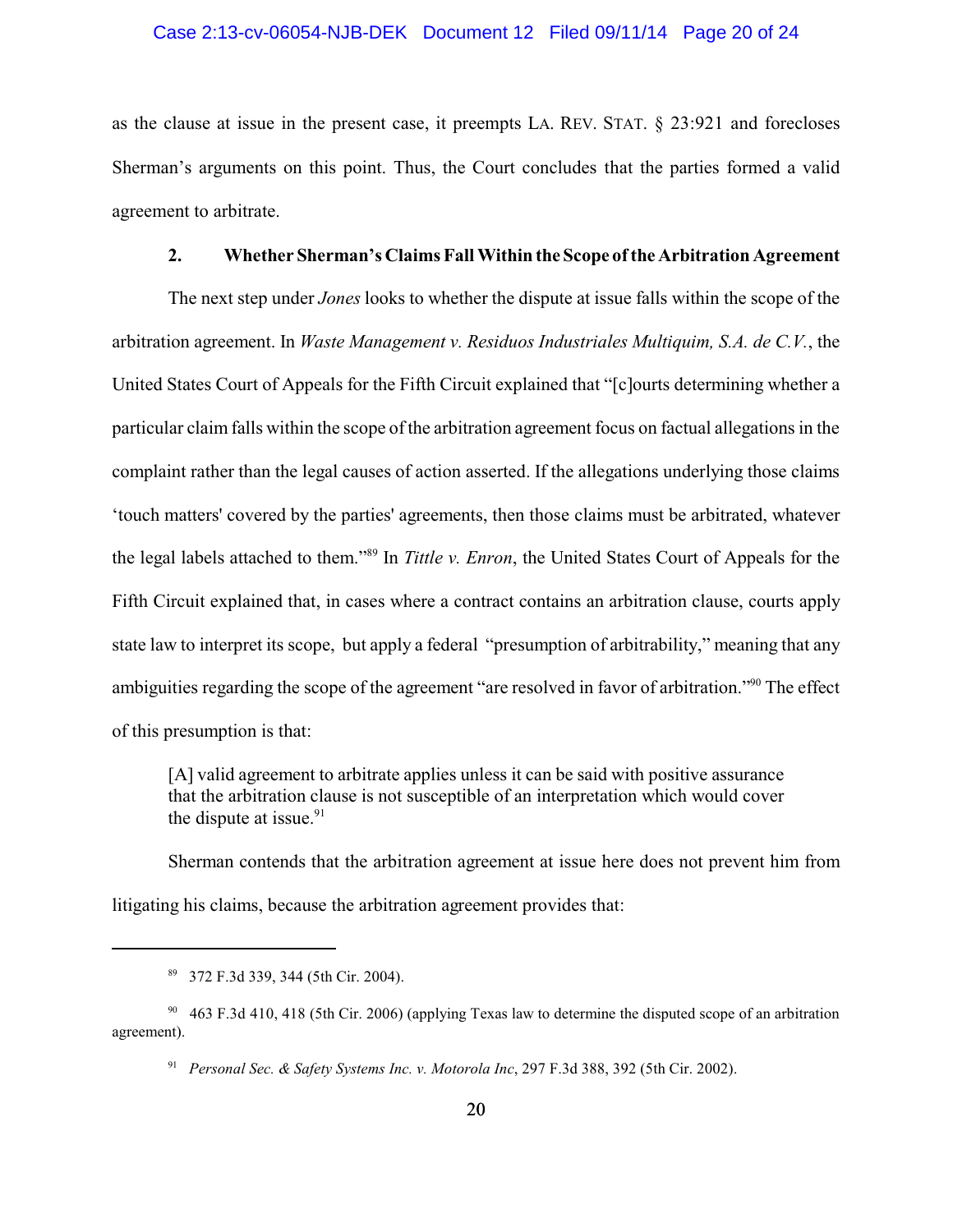[T]his Agreement does not and is not intended to prevent an employee from filing charges or complaints with the National Labor Relations Board, the Equal Employment Opportunity Commission, the Occupational Safety and Health Administration, or other federal, state, or local administrative agencies with whom employees have the right to pursue charges or complaints. $92$ 

This clause applies here, Sherman contends, because his:

[C]auses of action against the defendant are employee-related and this litigation, which began in state court, is the result of his pursuing charges or complaints that are claims not covered by the agreement.<sup>93</sup>

The plain language of the arbitration agreement provides that the agreement does not prevent

signatories from filing charges or complaints with "federal, state, or local administrative agencies."

By implication, it *does* prevent signatories from filing actions in any state or federal court.

Consequently, since Sherman initiated this action in state court, and is now litigating in federal court,

the contractual clause cited above does not apply to his present actions. Accordingly, it is necessary

to determine whether the arbitration agreement covers Sherman's claims.

On this point, the arbitration agreement provides that:

The claims covered by this Agreement include, but are not limited to, claims for **wages or other compensation due**; claims for breach of any contract or covenant (express or implied); **tort claims**; **claims for discrimination** (including, but not limited to, race, sex, gender, religion, national origin, age, marital status, or medical condition, handicap or disability); claims for benefits (except where an employee benefit or pension plan specifies that its claims procedure shall be an arbitration procedure different from this one, **claims for retaliation or harassment**, and claims for violation of any federal, state, local, or other governmental law, statute, regulation, or ordinance.<sup>94</sup>

Sherman claims (1) "religious and racial discrimination / harassment" (claims for discrimination and

93 *Id.* at 5.

<sup>92</sup> *Id.* at 4.

<sup>94</sup> Rec. Doc. 4–3 at 44.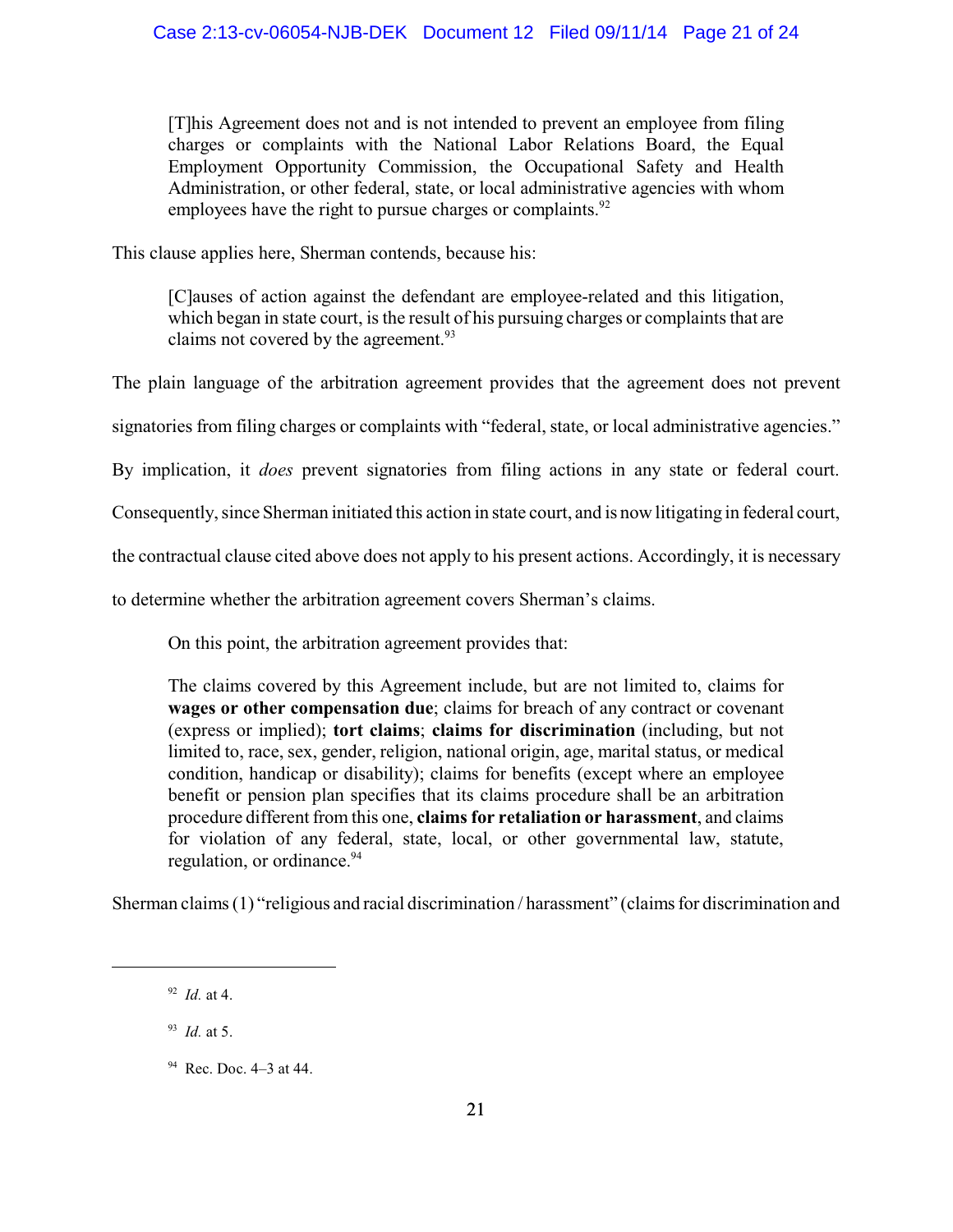#### Case 2:13-cv-06054-NJB-DEK Document 12 Filed 09/11/14 Page 22 of 24

harassment); (2) intentional infliction of emotional distress (a tort); (3) defamation (a tort); and (4) libel (a tort).<sup>95</sup> He seeks damages for: (1) mental pain and suffering; (2) lost earnings; (3) physical pain and suffering; and (4) humiliation and embarrassment, as well as (5) wages due, pursuant to LA. REV. STAT. § 23:631.<sup>96</sup> Applying *Waste Management* and looking to the facts underlying these claims, Sherman's allegations fall within the scope of the arbitration agreement. He alleges that (1) during his employment at the restaurant, RK's employees, managers, supervisors, or owners used humiliating and demeaning "epithets, slurs, jargon, and talk" directed at his race and religion; <sup>97</sup> his (2) supervisors falsely accused him of "theft, fraud, neglect of duties, and poor employee relations" in the presence of Sherman's co-workers;<sup>98</sup> and (3) following his termination, the allegations against him were repeated to his prospective employers.<sup>99</sup> Given that these facts align closely with the claims set forth in the arbitration agreement, the Court finds that the arbitration agreement covers the dispute at issue, satisfying the second step of the *Jones* inquiry.

# **3. Whether any Federal Statute or Policy Renders Sherman's Claims Nonarbitrable**

The final step of the *Jones* inquiry looks to whether any federal statute or policy renders the plaintiff's claims nonarbitrable. Sherman argues that:

The Arbitration Agreement is unconscionable because it[:] [1] forces [Sherman], a resident of New Orleans, Louisiana, to arbitrate any claim against the company in Lufkin, Texas or Nacogdoches, Texas, both of which are over . . . 350 miles away[;]

- 96 *Id.* at 4–5.
- 97 *Id.* at 2.
- 98 *Id.* at 3.
- 99 *Id.* at 2.

 $95$  Rec. Doc. 1–1 at 1–4.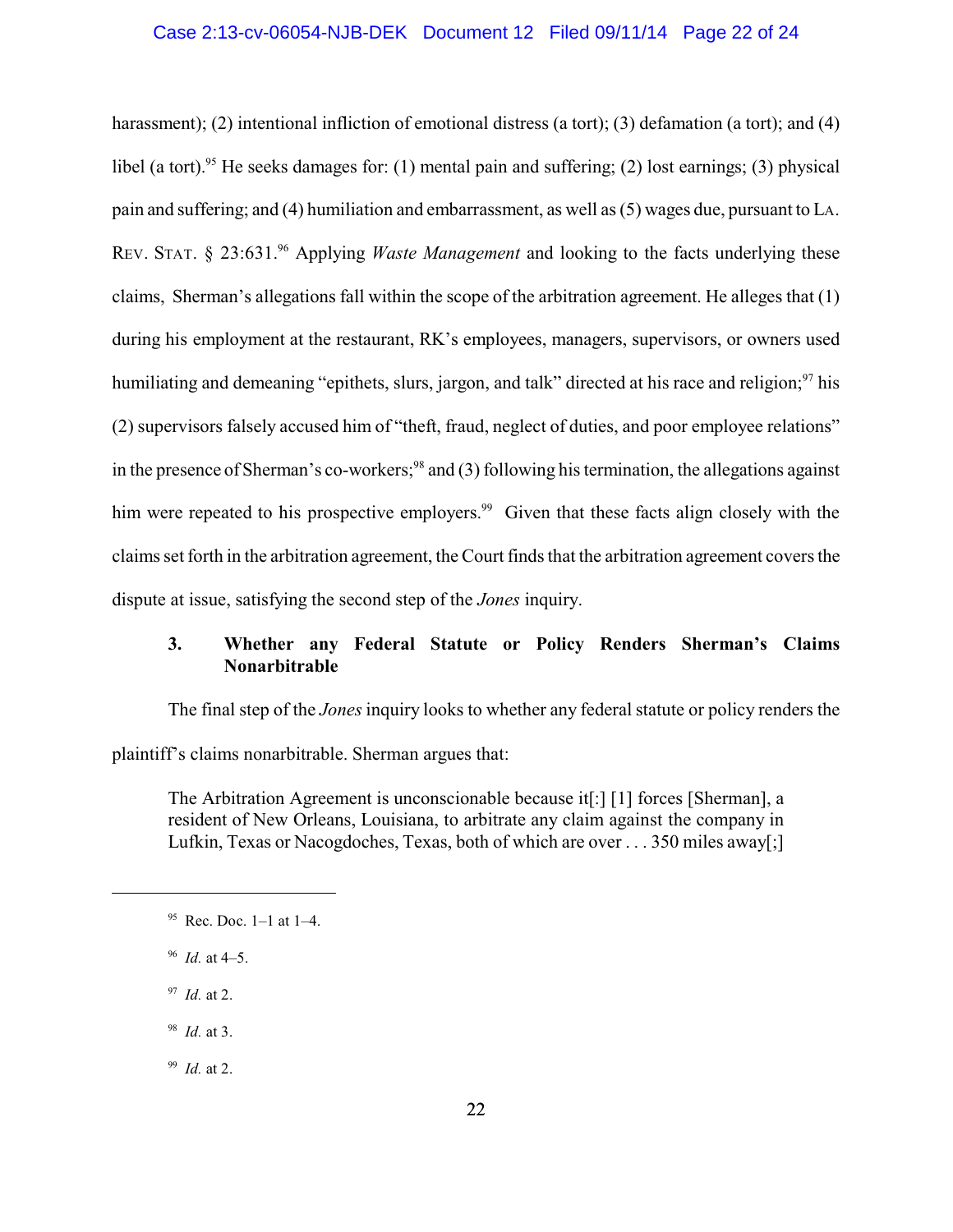[and] [2] attempts to replace a federal judge with an arbitrator, who will be a Texas attorney, who will interpret Louisiana law using Federal Civil Procedure and the Federal Rules of Evidence.<sup>100</sup>

According to Sherman, this means that:

[1] [A]ll of the witnesses, whom [Sherman] will have testify in his behalf, either live in New Orleans or nearby. The travel required to attend the arbitration would make it virtually impossible for plaintiff to present his case since it would be both cost prohibitive and time consuming. . . [and] [2] [T]he Arbitration Agreement, instead of streamlining the resolution of the dispute, actually further complicates the litigation in that a Texas attorney will interpret Louisiana law using the Federal procedures.<sup>101</sup>

Apart from LA.REV.STAT. § 23:921, which is preempted, and the *M/S Bremen* decision, which does not alter the preemptive effect of the FAA, Sherman offers no authority to support his assertions. As stated above, the FAA was "in large part motivated by the goal of eliminating the courts' historic hostility to arbitration agreements," and was enacted to "put arbitration agreements on the same footing as other contracts."<sup>102</sup> The Court cannot conclude that the FAA and its underlying policy must give way to some other countervailing statute or policy in this case, simply because the Arbitration Agreement here requires that the parties resolve their dispute in an arbitral forum in Texas, using the Federal Rules of Civil Procedure and the Federal Rules of Evidence.

### **IV. Conclusion**

RK requests that this Court stay litigation pending arbitration pursuant to 9 U.S.C. § 3 because a valid Arbitration Agreement exists, and Sherman's claims fall within the scope of that agreement.

101 *Id.* at 5.

 $100 \text{ Rec. Doc.} 6 \text{ at } 4-5.$ 

<sup>102</sup> *Iberia Credit Bureau,* 379 F.3d at 166.